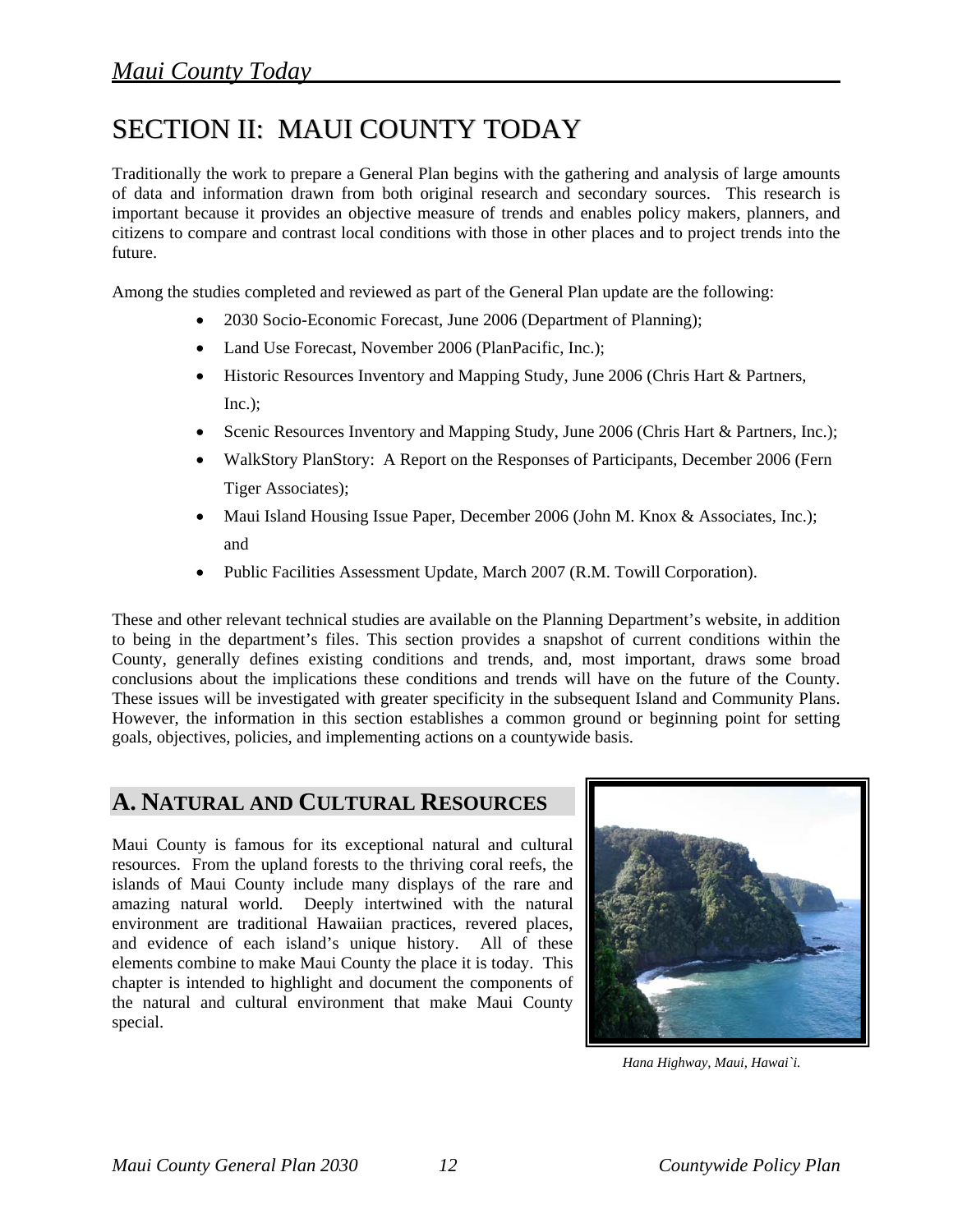# **1. CLIMATE AND TOPOGRAPHY**

Among the 50 states, Hawai`i is the only state that lies within the tropics and is surrounded by an ocean. These features significantly affect the climate, as does the topographic diversity of the islands. The majority of the islands' land mass lies within 5 miles of the coast, and yet a significant proportion of the islands are 2,000



*Maui County has an*  can increase total annual precipitation by as much as  $30$  percent.<sup>2</sup> *Haleakala, Maui, Hawai`i. (Photo courtesy of Dick Mayer.)* 

feet above sea level or higher.<sup>1</sup>

condense on trees and other vegetation, it Rainfall tends to be greatest on the windward sides of the islands, which exhibit more consistently mild temperatures. The leeward sides of the islands tend to be dryer and experience higher temperatures during the day. The reduction or increase of vegetation at higher elevations can significantly impact the amount of precipitation throughout the islands. For example, when fog is able to

and ocean-based recreation. All of these conditions combine to create climatic conditions of great diversity. The higher the elevation, the cooler the temperatures, with the peak of Maui's Haleakala, at 10,023 feet above sea level, frequently dipping below freezing. The persistent tradewinds flow from east to west, providing a natural system of ventilation and circulation a majority of the time and keeping the climate pleasant in otherwise uncomfortably high temperatures. Sometimes, the islands experience Kona winds, and the ventilation pattern reverses direction. Often this reverses the conditions in windward and leeward locations. It also impacts ocean conditions

#### **2. NATURAL HAZARDS**

Hawai'i and throughout the world will be very different for the next generation, bringing an increased likelihood of natural disasters and climatic events.<sup>3</sup> For generations, society has taken for granted that climate was unchanging, and was something mankind could not control. Now it is known that human behavior has a dramatic impact upon both the micro-climate and global climate. In particular, the present level of greenhouse-gas emissions increases the intensity of storms, alters precipitation patterns, raises global temperatures, increases the acidity of ocean waters (killing coral reefs), and raises the sea level. It has been estimated that if greenhouse-gas emissions are not reduced soon, the climate in

*Carbon dioxide emissions impact the planet's climate.* 

<u>.</u>

*incredible diversity* 

*of climatic conditions.* 

<sup>&</sup>lt;sup>1</sup> Western Regional Climatic Center (2004). *Climate of Hawai*'i.<br><sup>2</sup> Meher Homii V.M. (1001). *Climatic Change*, Brohable Impag

Meher-Homji, V.M. (1991). *Climatic Change*; *Probable Impact of Deforestation on Hydrological Processes* (Stanford University).

United States Environmental Protection Agency (2006). *Our Changing Planet*.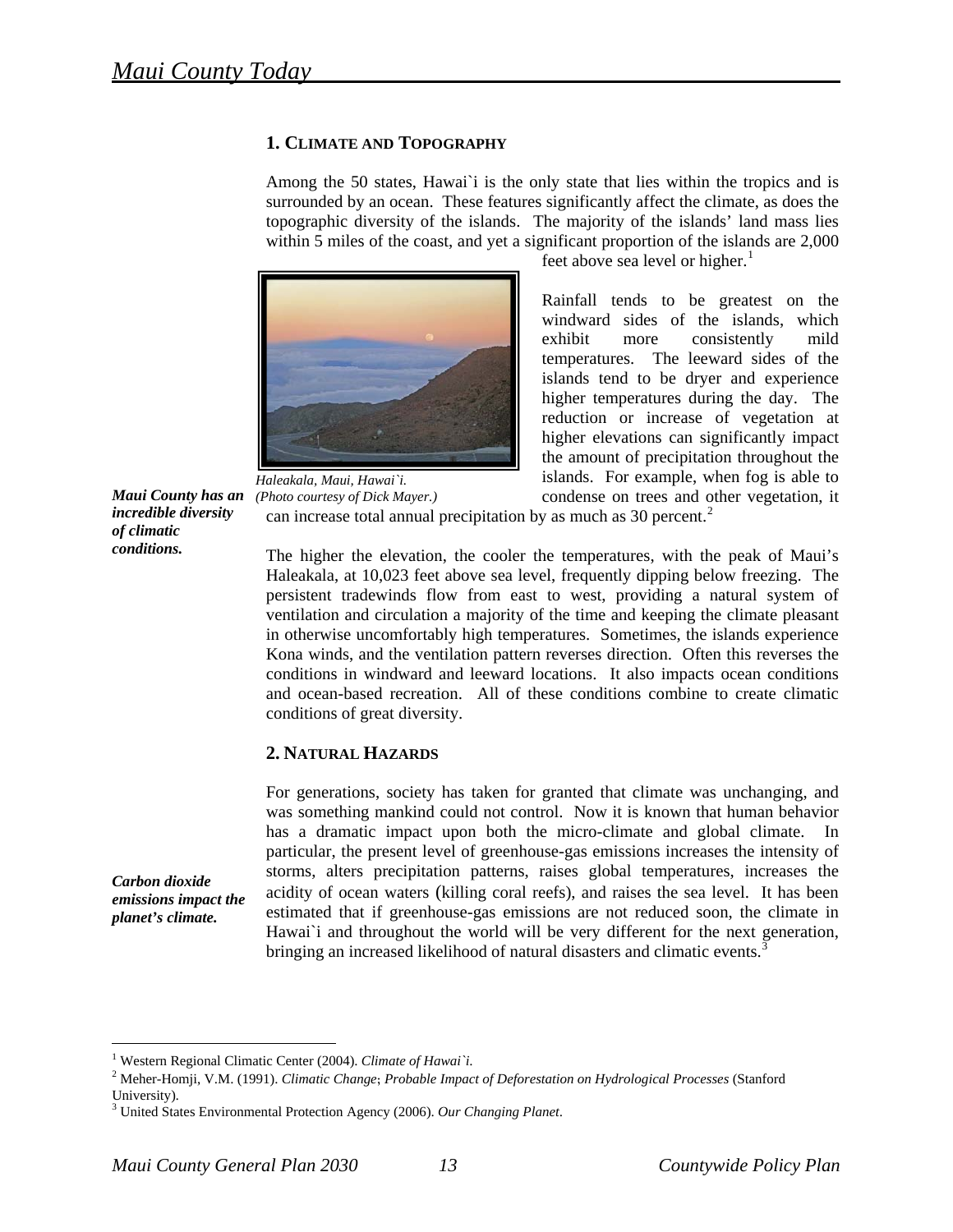Maui County has been impacted by a multitude of natural hazards. Short-term disasters include earthquakes, tsunamis, hurricanes, flashfloods, rockslides, and wildfires. Long-term problems such as erosion and drought<sup>[4](#page-2-0)</sup> have affected all of the islands over time. Sometimes these forces of nature have impacted the islands in small ways with little lasting effect. Other events have devastated the islands, leaving loss of life and property and economic decline in their wake. Generally, these hazards are outside of human control, but through appropriate planning, their impacts can be minimized.

*Natural hazards are outside of human control, but their impacts may be planned for and minimized.*  The University of Hawai`i Coastal Geology Group has predicted that the sea level will rise throughout the coming generations. Conservative estimates suggest the sea level may rise up to 1 meter by 2100. Projected sea-level rise over the next 20 years would increase at an exponential rate and would impact all coastlines, most severely affecting Ma`alaea, North Kihei, Lahaina, Ka`anapali, Kahului, and Kaunakakai. Prudent planning will consider projected sea-level rise as a variable in planning for each island.

# **3.** E**COLOGICAL COMMUNITIES AND NATIVE SPECIES**

Maui County contains unique climatic and geological conditions, with ecological communities within the islands that are unique to Hawai`i and species that do not exist anywhere else in the world. Some critical habitat areas have been identified in an attempt to protect threatened and endangered species.

*Hawai`i's ecological communities are unique.* The State Department of Land and Natural Resources published a report entitled "Hawai`i's Comprehensive Wildlife Conservation Strategy" in 2005. That report identifies the following threats:

- Birds and invertebrates loss, fragmentation, and degradation of habitat
- Native vegetation logging, agriculture, grazing, military use, fire, and urban and residential development
- Freshwater flora and fauna stream diversion, nonpoint source pollution, sedimentation, and stormwater runoff
- Coral pollution and excessive sedimentation from development
- Anchialine ponds and tide pools filling and trampling ponds, disturbing algae

The greatest threat to native and endemic species of Hawai`i is invasive species. Because of their evolutionary history, Hawai`i's native plants and animals are particularly susceptible to the threats posed by the introduction and spread of invasive species and pathogens. The introduction of invasive species causes environmental and economic harm. Non-native species may out-compete native species or may directly harm native species through predation or infection. Nonnative species may also threaten native species through interbreeding and hybridization, leading to the loss of the native species as a unique species.

<span id="page-2-0"></span> $\overline{a}$ 4 Department of Defense, Civil Defense Agency, State of Hawai`i (2000). *Multi-Hazard Mitigation Planning.*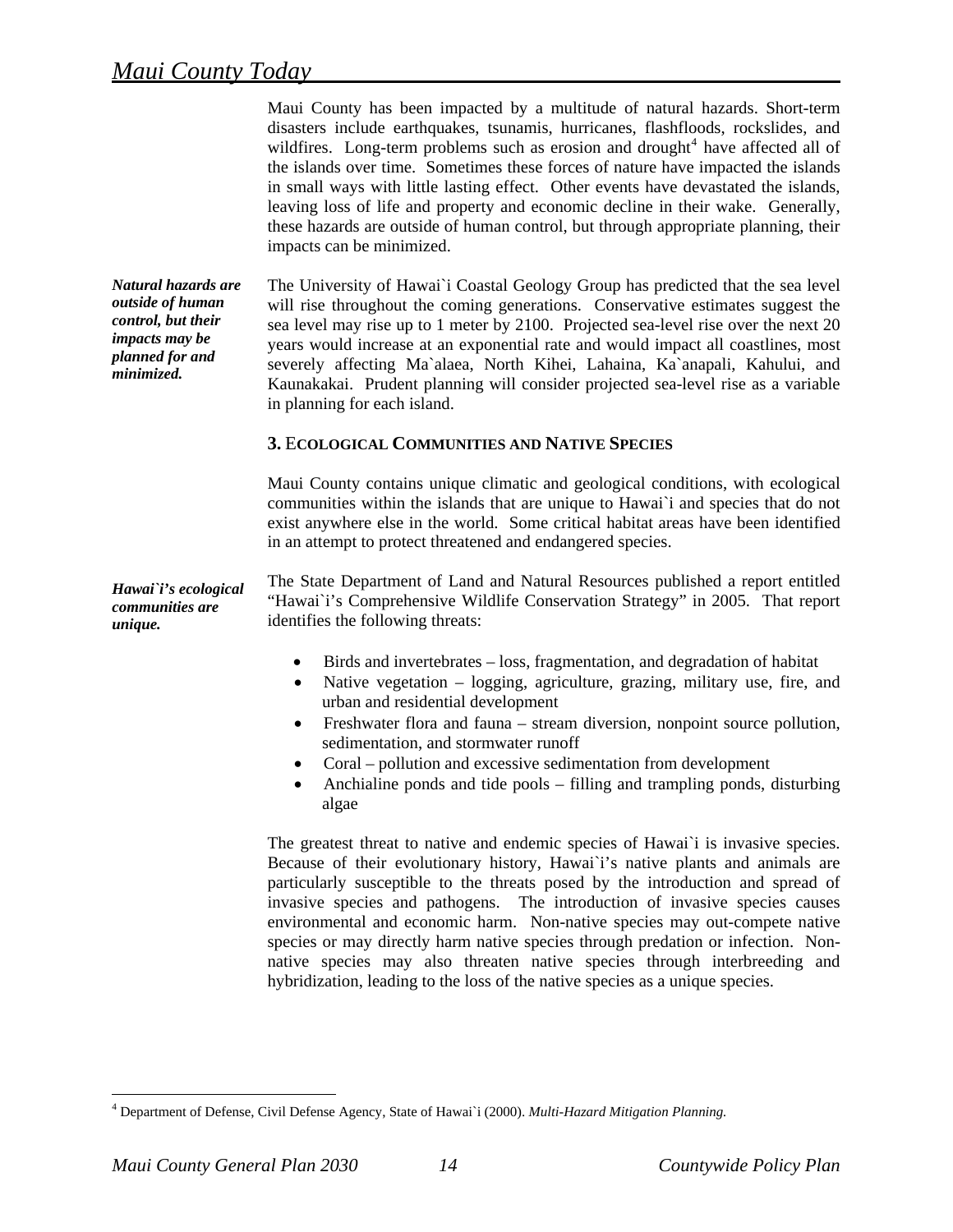connected to other protected areas. It is important to protect the few remaining pristine areas and provide recovery areas to restore ecosystems to full functioning. In order to be effective, these areas should be undisturbed by human development and encroachment and be sufficiently

# **4. WATERSHEDS**

A watershed may be defined as a collection of land surfaces draining to the same body of water, which is usually a stream in Maui County. Smaller watersheds combine to form larger watersheds. Virtually all watersheds have been modified or degraded by development, often resulting in the deterioration of water quality,



*Wailua Falls, Kipahulu, Maui, Hawai`i.*

significant economic and social implications as well. damage to plant and animal communities, erosion, and other environmental wounds. This reduction in the quality of ecosystem components may have

Many of the streams and watercourses on the islands of Maui County have been diverted, and some no longer have any water flow that reaches the ocean. Almost all of the upper reaches of the County's watersheds are in conservation areas protected from development. However, land and water closer to the shoreline are increasingly impacted by human development.

In urbanized areas where the natural landscape is paved or covered with impervious surfaces, rainwater is not able to percolate into the ground and be absorbed by plants or collect into a stream. Increased impervious surfaces (such as roofs and roads) prevent infiltration of precipitation into the soil. This increases the volume and erosive force of runoff.<sup>[5](#page-3-0)</sup> Furthermore, impervious surfaces do not filter the water like a natural watershed might, which means that any trash, oil, fertilizer, and other debris in the path of a watershed may also get released into streams, waterways, and the ocean. More and more, the islands of Maui County are experiencing sediment-laden stormwater runoff into the ocean, which is coating the delicate coral reefs. This is of particular concern on Moloka`i, where ranching has significantly reduced the vegetation that would normally assist in transpiration and infiltration of rainwater.

The ahupua`a system of watershed management takes into account all resources from the forest lands to the coral reefs. Lands, forestry, and water for agriculture, housing, stream habitat, and reef systems were allocated by the ruling chief to subordinate members. Throughout the world, watershed restoration is becoming a more common practice as communities realize the benefits of natural watersheds.

*Sediment-laden runoff is a problem in areas where urbanization or ranching has denuded the landscape.*

<span id="page-3-0"></span><sup>5</sup> Boutillier, S., Duane, T. (2006). *Land Use Planning to Promote Marine Conservation* (University of California, Berkeley).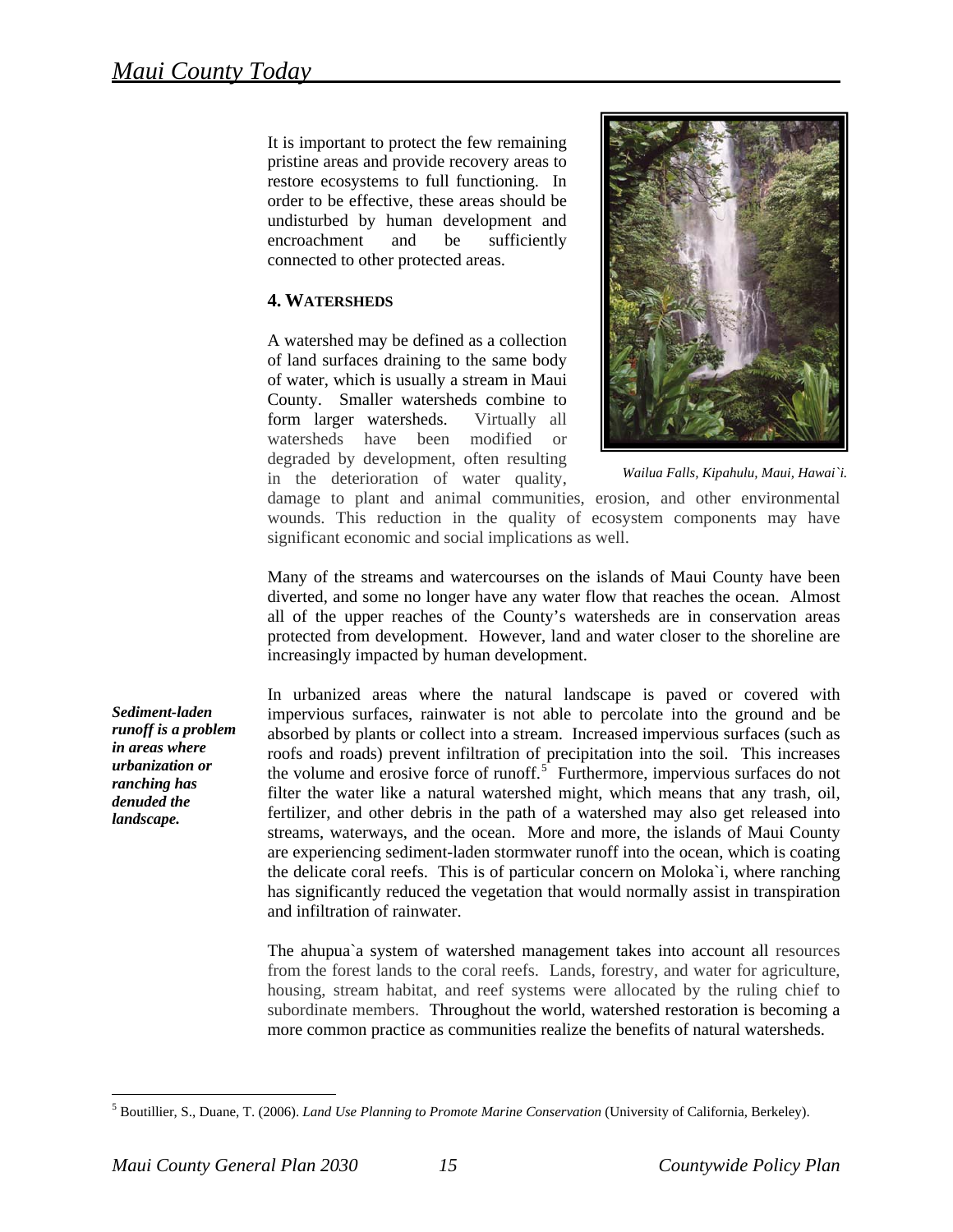*Maui's agricultural lands have been valuable resources.*

At the local and state levels, many communities are now requiring that development and infrastructure plans include vegetation in proportion to impervious surfaces, along with storm chamber systems that slowly release stormwater into the soil, mimicking a natural watershed.

# **5. AGRICULTURAL LANDS**

Maui County is blessed with vast acreage of high-quality agricultural lands. Like other unique natural resources, rich and productive agricultural land is difficult to reclaim once it is impacted by development. The value of agricultural land is evaluated through a description of the area's soil attributes. The State Department of Agriculture has developed a classification system that analyzes soil productivity, water retention, erosion, chemical makeup, and factors favorable for root growth. Under the Agricultural Lands of Importance to the State of Hawai`i (ALISH) system, there are three classifications:

- 1. Prime land that has the best physical, chemical, and climatic properties for crop production.
- 2. Unique land that is best suited for special or high-value crops such as watercress, coffee, or taro.
- 3. Other land that may not be the most productive, but is convenient for agricultural purposes because of its location, access to water, or other factors.



*Kula, Maui, Hawai`i. (Photo courtesy of Dick Mayer.)*

Together, these types of agricultural lands form the important agricultural lands of the County. From the early Hawaiian societies to the modern plantation industries, the important agricultural lands of the County have been utilized and understood as being among Maui County's most valuable resources. Protecting important agricultural lands is a major goal of this Plan.

There are 79,392 acres of Prime agricultural land, 17,186 acres

lands in Maui County as determined by ALISH (see Figure 3). of Unique agricultural land, and 113,232 acres of Other important agricultural

Agricultural lands have the potential to move the islands of Maui County toward self-sufficiency. Food and energy production required for Maui County could take place entirely within the County, bolstering our economic security. Even today, the means exist to utilize bio-fuel to supplement energy generation through renewable technologies. Moreover, the vast open spaces and beautiful countryside that are the result of agricultural land use improve the quality of life for residents and visitors.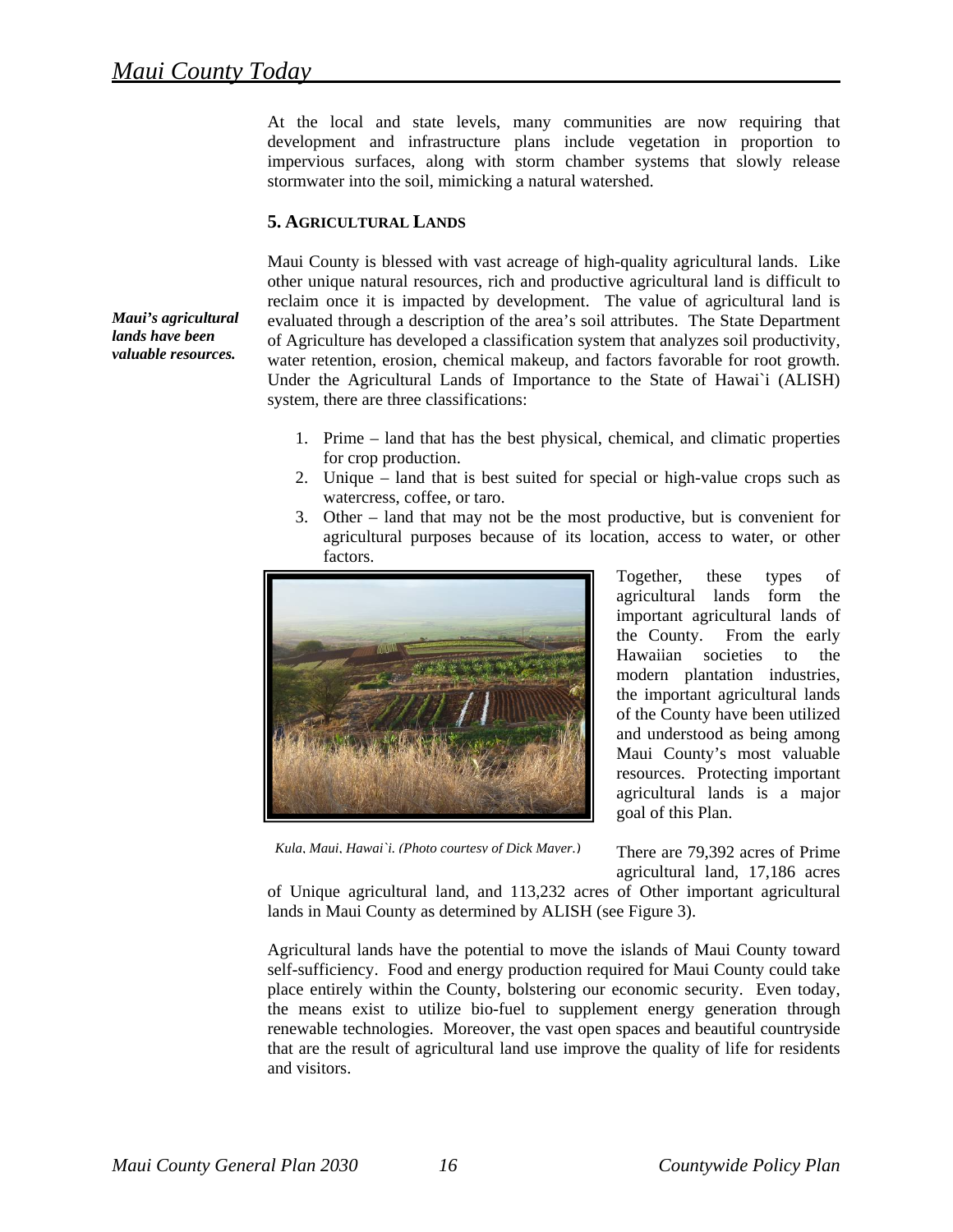

**Figure 3: Important Agriculture Lands** 

Much of this land remains available for agricultural production. Diversifying the agricultural industry to improve food security and meet a higher percentage of Maui County's resident-food needs is a priority for the upcoming planning period.

#### **6. SCENIC RESOURCES**

The islands of Maui County are world famous for their beautiful scenic resources. These resources are diverse and include developed and undeveloped sections of shoreline, tropical rainforests, rugged valleys, mountains with jagged peaks, vast open spaces, historic towns and settlements surrounded by productive agricultural land, and panoramic Pacific Ocean views. The beauty of these scenic resources enriches the quality of life for residents and serves as a primary visitor attraction.

Throughout the County, large-lot residential development and insensitively designed development in all land use sectors have dramatically impacted the County's scenic resources. Scenic resources, like other valuable natural resources, define the islands and require management to protect them from being unnecessarily degraded or depleted. Lands rich in scenic-resource value are often the same lands that are in high demand for recreational, resort, and residential uses. Protection of valued scenic and natural resources is a priority during this planning period.

*The scenic vistas of Maui County are valuable resources that enrich our lives.*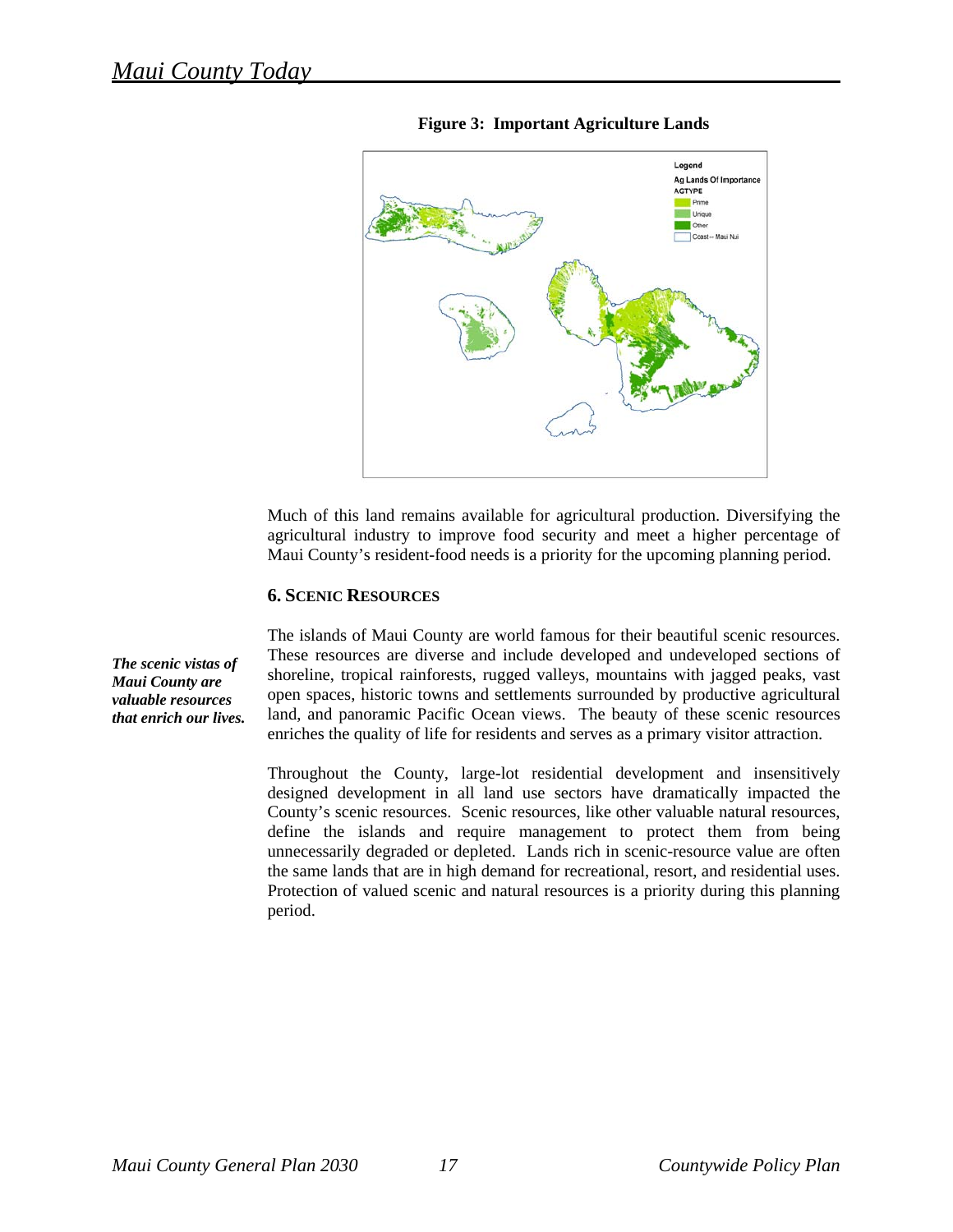# **ESOURCES R 7. HISTORIC**

*Historic and cultural resources provide a connection to the past and establish a unique character for our communities.* 





*Keanae Congregational Church, built in 1860, Maui, Hawai`i.* 

is invaluable in teaching us about our past. County's past on each island. Ancient petroglyphs, heiau, and fishponds, and, more recently, civic buildings, churches, and country stores are designated as important landmarks and social assets. While they may not all be used in the manner they were originally intended, their presence within the islands' landscape

#### **8. CULTURAL RESOURCES**

Deeply intertwined with the geographical environment of the islands are traditional Hawaiian practices. Prior to the arrival of Westerners and the idea of private land ownership, Hawaiians accessed and gathered the resources from the land and seas to fulfill their community responsibilities. Following the Great Mahele, many Hawaiians were denied access to previously available traditional resources.

The traditional practices of Native Hawaiians were primarily for subsistence, medicinal, religious, and cultural purposes. Examples of traditional subsistence



fishing, picking `opihi, collecting limu (seaweed), and collecting healing herbs. Plants and flowers were also picked for use in traditional Hawaiian ceremonies. The Environmental Council has observed: "Native Hawaiians performed these traditional customary practices out of a sense of

practices include

*Pi`ilani Heiau, Hana, Maui, Hawai`i.* 

their ancestors. As stewards of this sacred land, we too have a responsibility to preserve, protect, and restore these cultural resources for future generations.<sup>6</sup> responsibility: to feed their families, cure the sick, nurture the land, and honor

*Natural, cultural, and historic resources should be viewed as valuable assets to protect for present and future generations.* 

<sup>6</sup> Environmental Council, State of Hawai`i (1997). *Guidelines for Assessing Cultural Impacts.*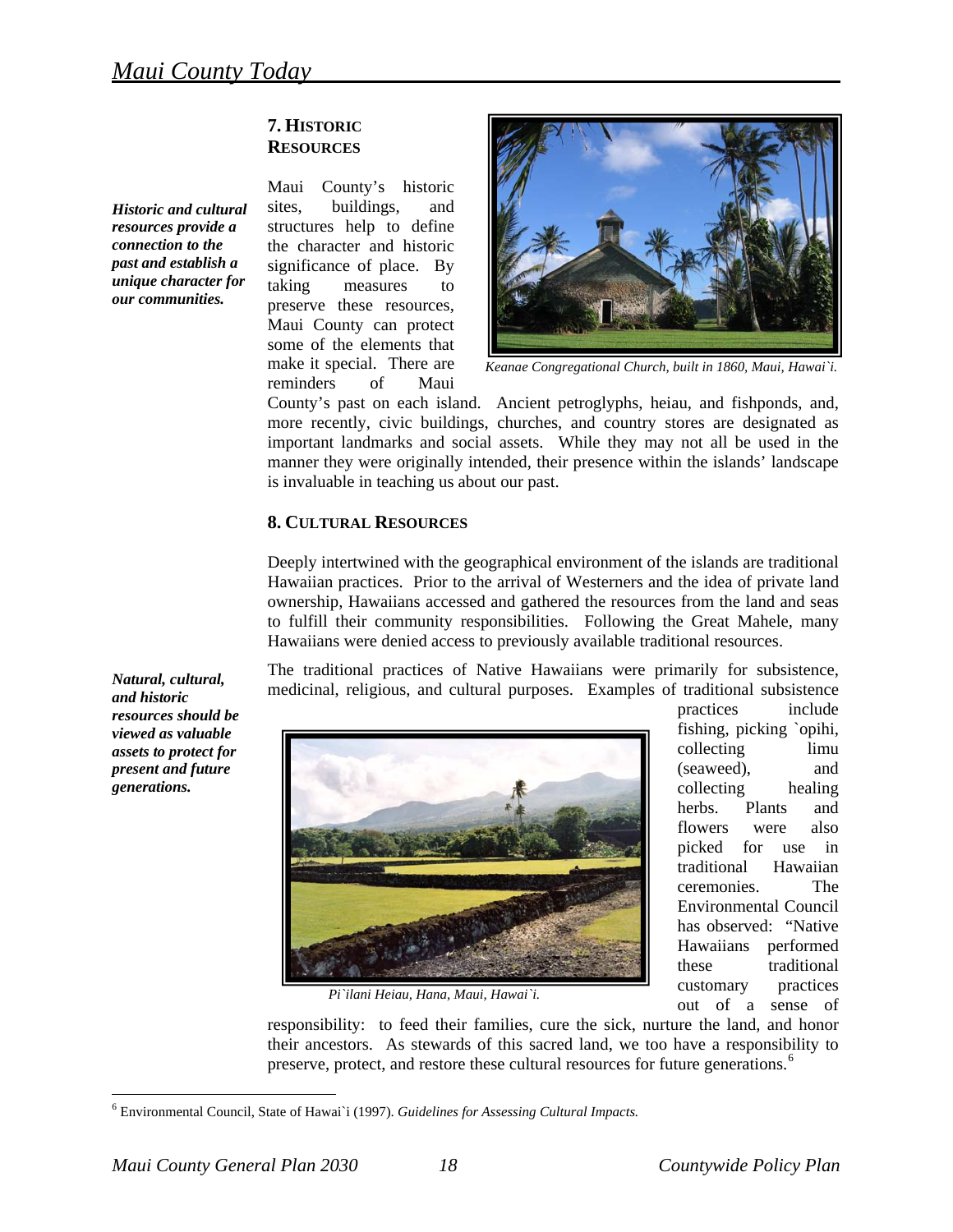Today, the in-migration of cultures from around the world has woven a rich tapestry of cultural heritage within Maui County. Each of these groups has brought their own customs, food, language, legends, and celebrations to share. Immigrant cultural influences and the underlying Polynesian values have transformed the culture into something as unique and special as the islands' rare ecology.

#### **Summary**

Hawaiian society was based on the view that there is a balance between land and ocean, with each part of the island, from the peak of the mountain to the deep blue of the ocean, being interdependent. This principle was exemplified in the Hawaiians' ahupua`a system, which established a legacy of mountain-tosea interconnectedness. This cultural practice can be perpetuated through the modern principle of sustainability and ecosystem-based stewardship. As the planning process for the islands of Maui County progresses, natural and cultural resources should remain foremost in the minds of planners and the public as opportunities for protection and constraints on future development.

# **B. LAND USE AND DEVELOPMENT PATTERNS**

Unlike most communities in the United States, the boundaries of Maui, Lana`i, and Moloka`i are finite and cannot be enlarged through annexation. In fact, because of sea level rise, it is probable that some of the County's land will not be accessible in the coming years. The coastlines, even as they change, will remain boundaries, and all land uses today and for future generations must be accommodated within these natural parameters. Therefore, it is of utmost importance to carefully consider choices regarding land use and the location of future development and how the County uses its limited resources.

# **1. LAND USE**

*In an island county, with limited land area, careful land use decision making is of utmost importance.* 

Between Maui, Moloka`i, Lana`i, and Kaho`olawe there are approximately 750,900 acres of land to consider in land use decision making. A fair amount of the land on all of the islands is permanently designated as land within the State Conservation District; however, a large percentage of the land within other designations could be developed (see Table 1). This makes it extremely important to evaluate what type of development is appropriate and where it should be located through the General Plan process. The State of Hawai`i is unique in that both the State and the County regulate land uses for all properties.



*View from Waikapu, Maui, Hawai`i. (Photo courtesy of Dick Mayer.)*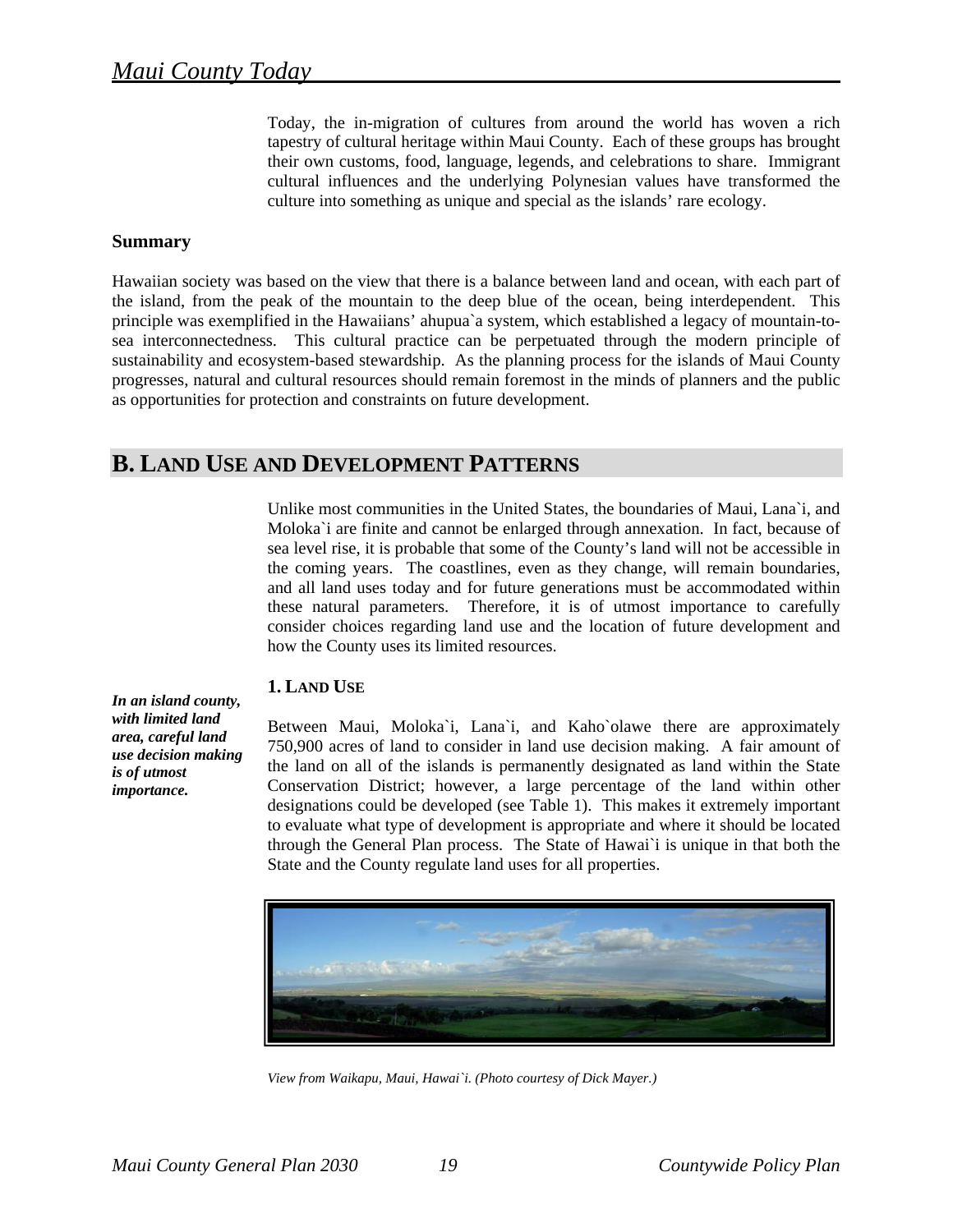The State of Hawai`i has classified all land into one of four land use districts:

- 1. "U" Urban District;
- 2. "A" Agricultural District;
- 3. "C" Conservation District; or
- 4. "R" Rural District.

*Approximately 54 percent of the land in Maui County is zoned for agriculture.*

Table 1 illustrates the acreage of land in each land use category on the four islands, along with the statewide acreages for comparison. While not all areas designated in each of the categories have been developed as identified, the table provides a general idea of the distribution of land uses on each of the islands and illustrates how land use on the islands of Maui County compares to land use statewide.

Maui County has less land designated for conservation and more land designated for agriculture than the remainder of the State. More than two-thirds of the Island of Moloka`i is zoned for agriculture. Maui Island has the largest percentage of its land area designated for urban use within the County. The County of Maui has more land designated as rural than the other counties in Hawai`i.

| <b>State Land Use</b>  |              |                     |                 |                    |                        |              |                 |         |                        |
|------------------------|--------------|---------------------|-----------------|--------------------|------------------------|--------------|-----------------|---------|------------------------|
| Category               |              | <b>Conservation</b> |                 | <b>Agriculture</b> |                        | <b>Rural</b> |                 | Urban   |                        |
|                        |              |                     | $%$ of<br>Total |                    | $%$ of<br><b>Total</b> |              | $%$ of<br>Total |         | $%$ of<br><b>Total</b> |
|                        | <b>Total</b> |                     | Land            |                    | Land                   |              | Land            |         | Land                   |
| <b>Island</b>          | Acres        | Acres               | Area            | Acres              | Area                   | Acres        | Area            | Acres   | Area                   |
| Maui                   | 465,800      | 194,836             | 41.8%           | 245,777            | 52.8%                  | 3,778        | 0.8%            | 21,409  | 4.6%                   |
| Kaho`olawe             | 28,800       | 28,800              | 100.0%          |                    | $0.0\%$                |              | $0.0\%$         |         | $0.0\%$                |
| Lana <sup>i</sup>      | 90,500       | 38,197              | 42.2%           | 46,639             | 51.5%                  | 2,407        | 2.7%            | 3,257   | 3.6%                   |
| Moloka`i               | 165,800      | 49,768              | 30.0%           | 111,627            | 67.3%                  | 1,866        | 1.1%            | 2,539   | 1.5%                   |
| County<br><b>Total</b> | 750,900      | 311,601             | 41.5%           | 404,043            | 53.8%                  | 8,051        | 1.1%            | 27,205  | 3.6%                   |
| Statewide              | 4,112,388    | 1,973,973           | 48.0%           | 1,932,862          | 47.0%                  | 10,058       | 0.2%            | 195,495 | 4.8%                   |

**Table 1: State Land Use Category Acreage for Maui County** 

State of Hawai`i Data Book 2002

#### **2. SPRAWL**

Urban sprawl is a phrase coined to describe the post-World War II phenomenon of consuming land, resources, and infrastructure at a faster rate than neighborhoods have been traditionally built. Sprawl segregates people by income level and relies upon automobile-scaled development and cheap fossil fuel. Sprawl occurs when rural and agricultural lands are developed into large-lot subdivisions or when new population or economic centers are built away from the existing infrastructure grid that still has available capacity.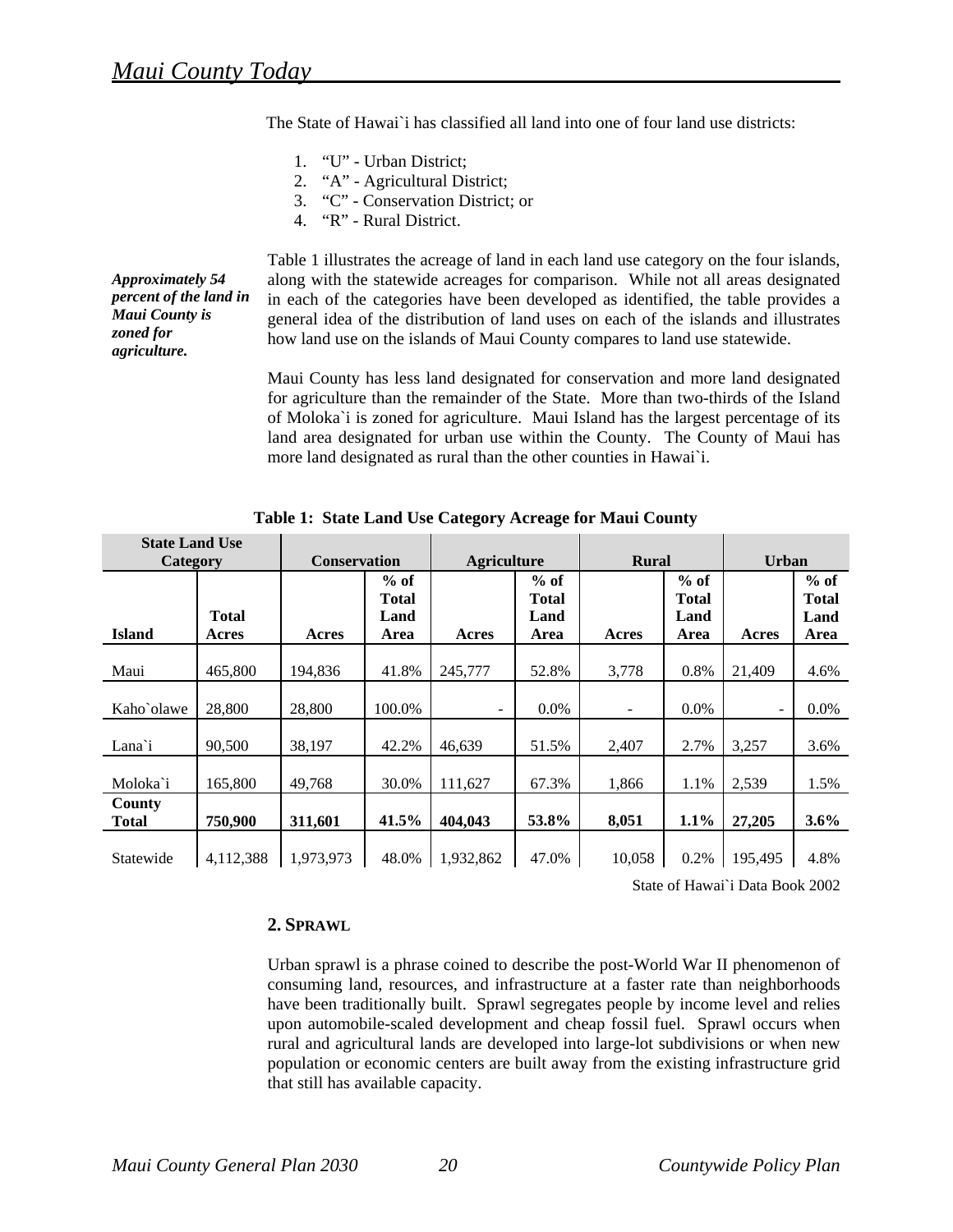<span id="page-9-0"></span>*Per capita, sprawl requires more taxpayer support and consumes more land, infrastructure, and natural resources than traditional development patterns.*

Enabling urban sprawl can be wasteful and costly. It degrades once-quaint rural communities and devours scenic open spaces. It is responsible for the excessive loss of agricultural lands and natural wildlands. Large-lot, single-family subdivisions consume more land *per capita*, require more taxpayer support *per capita*, and function less efficiently than traditionally scaled neighborhoods. If all of the landscape was developed with a single residence for every 2.5 acres there would be no countryside to enjoy.

#### **3. SMART GROWTH**

Currently, best practices emerging in the national planning community deem "Smart Growth" as a good way to mitigate sprawl.



*Lana`i City, Lana`i, Hawai`i.* 

Smart Growth is development that serves the economy, the community, and the environment. Smart growth is about being good stewards of our communities and of our rural lands, parks, and forests. It is about ensuring that the best of the past is preserved, while creating new communities that are attractive, vital, and enduring.<sup>[7](#page-9-0)</sup>

In short, Smart Growth is based on development designed at a scale to be comfortable to a pedestrian, not an automobile. It is also based on appropriately varying development type and massing from the urban core to the rural edge. There are ten key principles of Smart Growth:

- *1. Create a range of housing opport unities and choices;*
- *2. Create walkable neighborhoods;*
- *3. Encourage community and stakeholder collaboration;*
- *4. Foster distinctive, attractive communities with a strong sense of place;*
- *5. Make development decisions predictable, fair, and cost effective;*

<sup>&</sup>lt;sup>7</sup> Statement of Michael Leavitt, EPA Administrator (2005).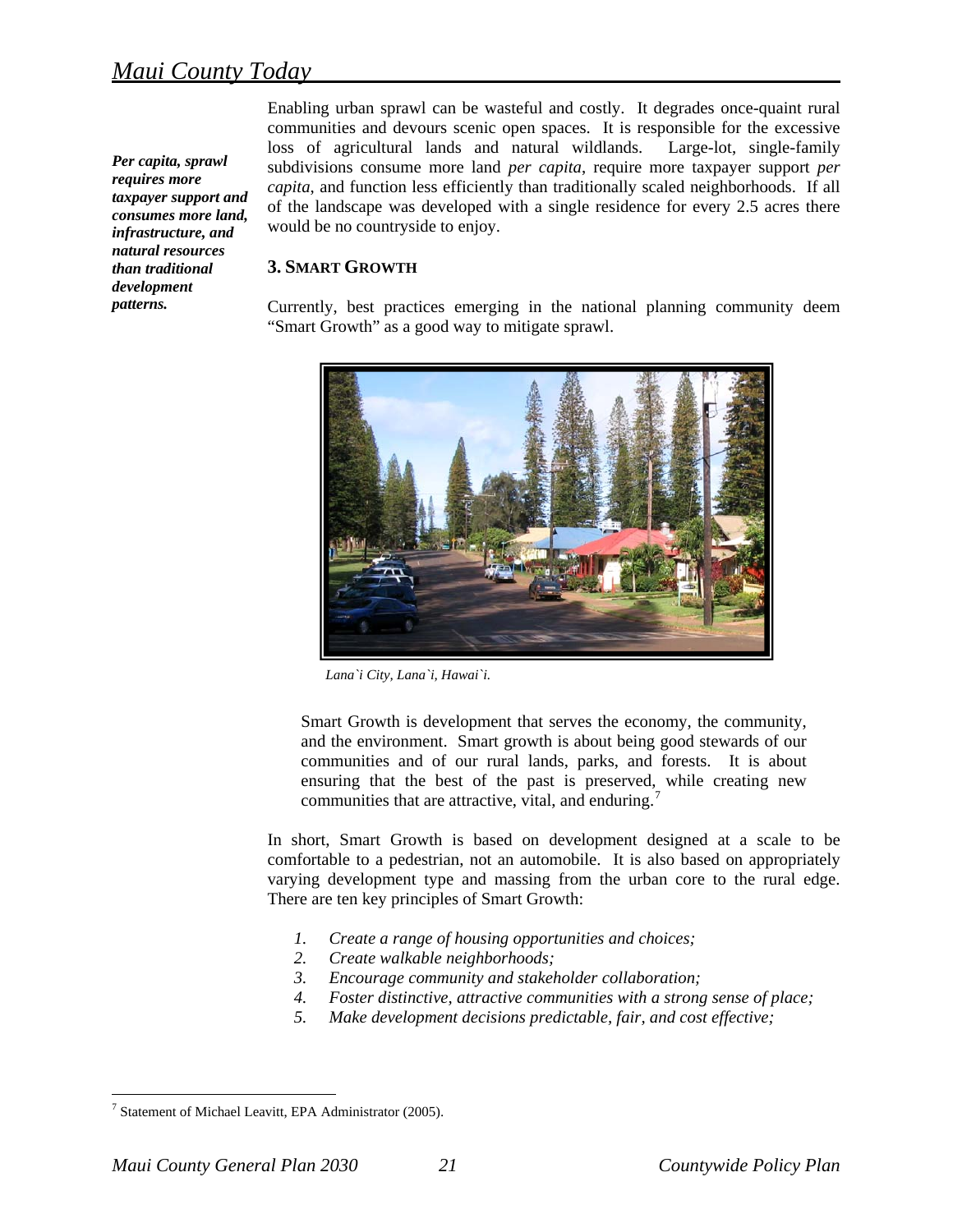- *6. Provide a mix of land uses;*
- *7. Preserve open space, farmland, natural beauty, and critical environmental areas;*
- *8. Provide a variety of transportation choices;*
- *9. Strengthen and direct development towards existing communities; and*
- *10. Take advantage of compact building design.*

#### **Summary**

*Population change is among the most important means to measure growth.*

As Maui County adopts subsequent amendments to the General Plan, it will be important to incorporate these key principles and research other land use tools that enhance quality of life.

# **C. SOCIAL PATTERNS AND HOUSING TRENDS**

To understand the goals and aspirations of Maui County's residents, it is important to understand who the people of Maui County are and what social issues impact their lives. This chapter focuses on the population, social patterns, and housing trends of Maui County.

# **1. POPULATION**

Population change is among the most important means to measure growth and its likely impact on land uses in a community. Therefore, it is important to achieve an understanding of the County's population trends to prepare a meaningful and realistic plan for the future.

The original inhabitants of the islands, the Native Hawaiians, existed in large numbers throughout Maui County. It is estimated that there were 300 villages on Maui, 179 villages on Moloka'i, and 62 villages on Lana'i in  $1853$  $1853$  $1853$ .<sup>8</sup> The population of the Native Hawaiian dwindled over time, largely because of epidemics. Moreover, the immigration of Westerners and plantation workers from around the globe changed the demographic profile of Maui County dramatically. Today, Maui County is one of the most racially and ethnically diverse places in the United States.

update estimates the 2005 resident and visitor population and projects the 2030 population of each island in the County in Table 2 below. A Socio-Economic Forecast generated by the County as part of the General Plan

<span id="page-10-0"></span><sup>8</sup> Coulter, John W. (1931). *Population and Utilization of Land and Sea in Hawai`i, 1853* (Bishop Museum Press, Honolulu).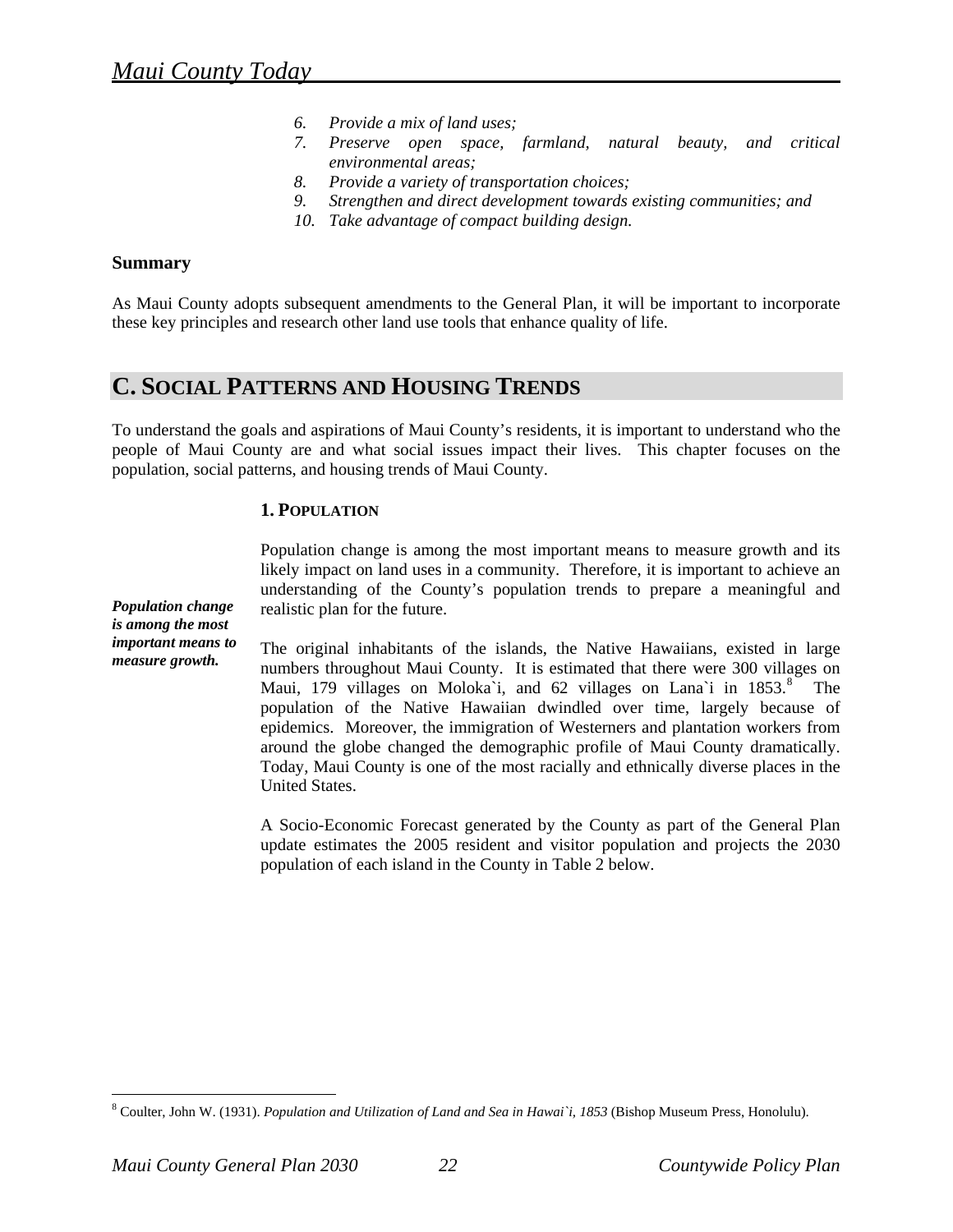|              |            |            | 2005       |            |            | 2030       |
|--------------|------------|------------|------------|------------|------------|------------|
|              | 2005       | 2005       | Estimated  | 2030       | 2030       | Forecasted |
|              | Estimated  | Estimated  | Resident & | Forecasted | Forecasted | Resident & |
|              | Resident   | Visitor    | Visitor    | Resident   | Visitor    | Visitor    |
|              | Population | Population | Population | Population | Population | Population |
| Maui         | 129,471    | 45,676     | 175,147    | 176,686    | 64,690     | 241,377    |
| Moloka`i     | 7,127      | 909        | 8,036      | 7,963      | 1,279      | 9,243      |
| Lana`i       | 3,452      | 1,224      | 4,676      | 4,649      | 1,733      | 6,382      |
| County       |            |            |            |            |            |            |
| <b>Total</b> | 140,050    | 47,809     | 187,859    | 189,298    | 67,702     | 257,002    |

The County's resident population is expected to grow at nearly an identical rate as *de facto* population, with the resident population of the County of Maui reaching 189,298 by 2030 from 128,241 in 2000.

In evaluating Census data for the County from 1990, 2000, and 2005 estimates, some important conclusions can be drawn about demographic patterns of the islands:

- The population is aging. The Maui County median age increased from 33.5 to 36.8 years between 1990 and 2000.
- Households are becoming smaller. The County's average household size declined from 2.99 persons per household in 1990 to 2.91 as of 2000. The national average household size increased from 2.46 in 1990 to 2.59 in 2000. However, the average household size for Native Hawaiians, Filipinos, and other Pacific Islanders remained at more than 4 persons in 2000.Moreover, the prevalence of grandparents and grandchildren living under the same roof is nearly twice as high in Hawai<sup>t</sup> i as it is nationally.<sup>[9](#page-11-0)</sup>
- The number of Native Hawaiians and other Pacific Islanders in Maui County decreased from 13,730 in 2000 to 12,889 in 2005, suggesting that out-migration of each of the island's native population is occurring.



**Figure 4** 

<span id="page-11-0"></span><sup>9</sup> Department of Health, State of Hawai`i (2006). *Profile of Hawai`i's Older Adults and Their Caregivers*.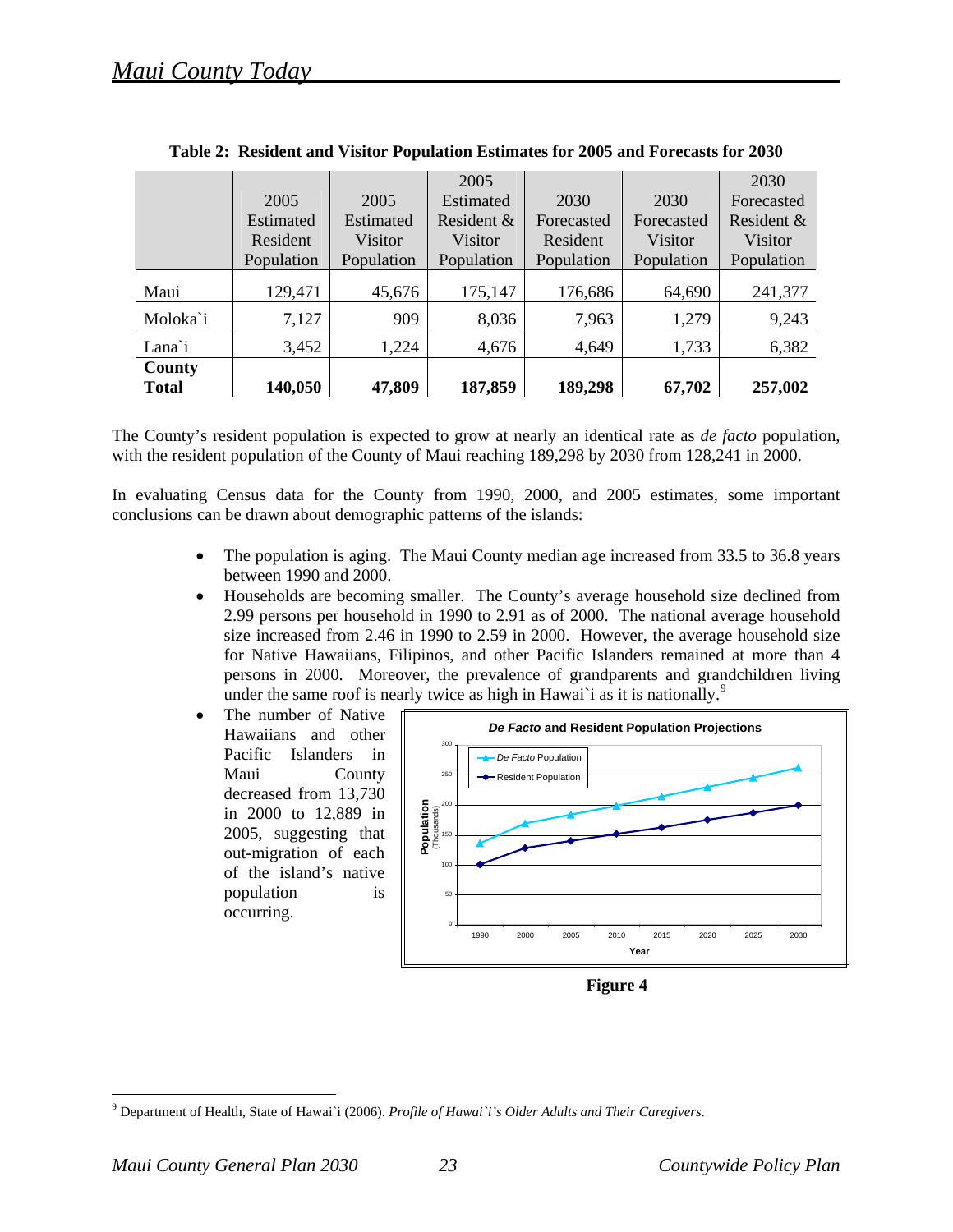*Education allows people to "lead lives of dignity and purpose; construct knowledge and put it toward humane ends; and participate as informed citizens in a democratic society."* 

# **2. EDUCATIONAL ATTAINMENT**

In today's world, knowledge and intellectual capital are widely recognized as indicators of production potential, and therefore, can be tied to quality of life.



**Figure 5** 

Obtaining an education also plays a significant role in "enabling individuals to lead lives of dignity and purpose; construct knowledge and put it toward humane ends; and participate as informed citizens in a democratic society."[10](#page-12-0) During the Focus Maui Nui workshops, participants understood this philosophy and ranked education as a top priority.

The United States Census Bureau in 2005 estimated that of 92,823 people in the County who are 25 years and older, 86.6 percent have graduated high school and 23.8 percent have a bachelor's degree or higher. While the high school graduation rate of Maui County is slightly higher than that of the remainder of the United States, the percentage of residents with higher-level degrees is lower. It is evident from the graph above that the islands with public four-year universities have a slightly higher level of educational attainment.

# **3. HEALTH**

Health has been defined by the World Health Organization as "a state of complete physical, mental and social well-being." Native Hawaiians took a similar approach to wellness, concluding that only when a person was healthy in all three of these areas, and spiritually, were they "right" or pono. Today some of the key health concerns of residents of Maui County include:

The majority of Maui County residents have some type of health insurance, but the State Department of Health estimated in 2005 that 10,528 residents were uninsured (7.6 percent of the resident population).

*Providing the people of Maui County with opportunities for healthy lifestyles will require collaboration.*

<span id="page-12-0"></span><sup>10</sup> Calvert-Henderson. (2000). *Quality of Life Indicators.*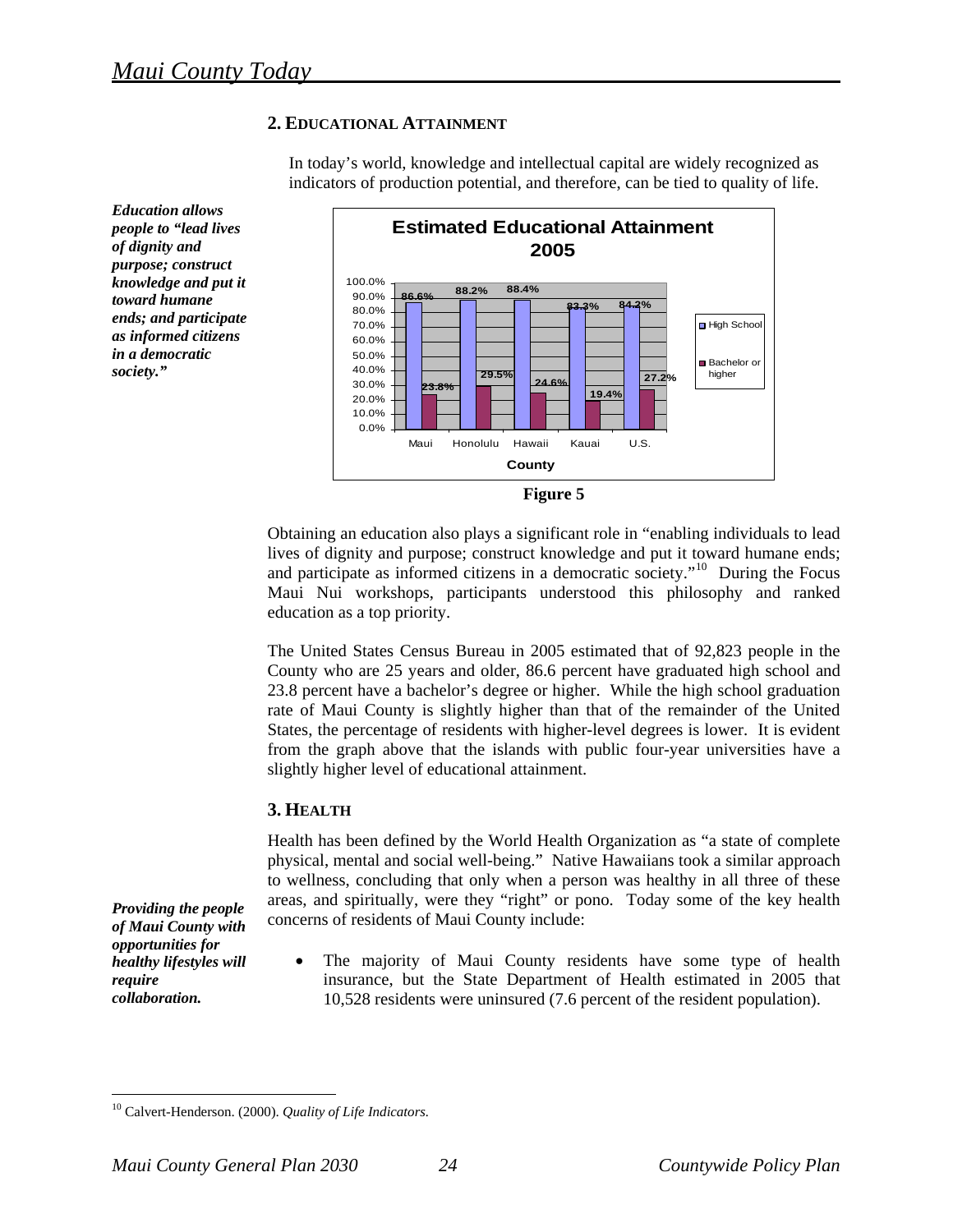- <span id="page-13-0"></span>• Obesity is a growing concern throughout the world, and while Hawai'i is considered to be one of the healthiest states in the nation, it is estimated that 51 percent of Maui County's adults are overweight or obese.<sup>[11](#page-13-0)</sup>
- The State of Hawai`i's children, including those in Maui County, have one of the highest rates of dental disease and cavities in the nation, and the State has the lowest proportion of residents with access to fluoridated drinking water. $^{12}$  $^{12}$  $^{12}$
- Substance abuse is of particular concern as Maui County adults and children are more likely to become drug or alcohol dependent than other State residents.

During the Focus Maui Nui workshops, a key concern for many participants was substance abuse and its effect on the community. According to the State Department of Health, there is some reason for concern. In a statewide study on substance abuse, the estimated rate of adult dependence and abuse of drugs and/or alcohol is highest within Maui County.[13](#page-13-0)

|                                                                             | Maui County (82,754) |  |  |
|-----------------------------------------------------------------------------|----------------------|--|--|
| No.<br>$\%$<br><b>Treatment Need</b><br>Substance abuse is a                |                      |  |  |
| 7.03%<br>Needing Treatment for Alcohol Only<br>5,818<br>significant concern |                      |  |  |
| 1.81%<br>Needing Treatment for Drugs Only<br>1.498<br>in Maui County.       |                      |  |  |
| Needing Treatment for Both Alcohol and Drugs<br>2.18%<br>1.804              |                      |  |  |
| Total Need Treatment for Alcohol and/or Drugs<br>9,120<br>11.02%            |                      |  |  |

#### **Table 3: Maui County Adults Challenged With Substance Abuse**

Creating healthy families and healthy people requires assessing more than just physical aches and pains; it is a comprehensive picture of wellness. Hawaiian culture emphasizes the treatment of mind, body, relationships, and spirit to achieve a truly healthy state of being. With adequate planning and collaboration, the County can make healthy lifestyles available to all Maui residents.

# **4. ISLAND HOUSING**

Shelter is among the most basic of human needs. The affordability, quality, and location of housing—including the degree of crowding within the home and within the neighborhood—play an enormous role in the quality of life of Maui County's residents. This section evaluates the observable trends in the housing market and the impacts of these trends on the County's population.

<sup>&</sup>lt;sup>11</sup> Department of Health, State of Hawai`i (2004). *Number and Percent Overweight (Including Obese) By County, Gender, Age,* and Ethnicity – Adult Population of Hawai'i.<br><sup>12</sup> Department of Health, State of Hawai'i (2004). Hawaiian Islands Oral Health Task Force Action Plan.<br><sup>13</sup> Department of Health, State of Hawai'i (1995). Adult Household Sur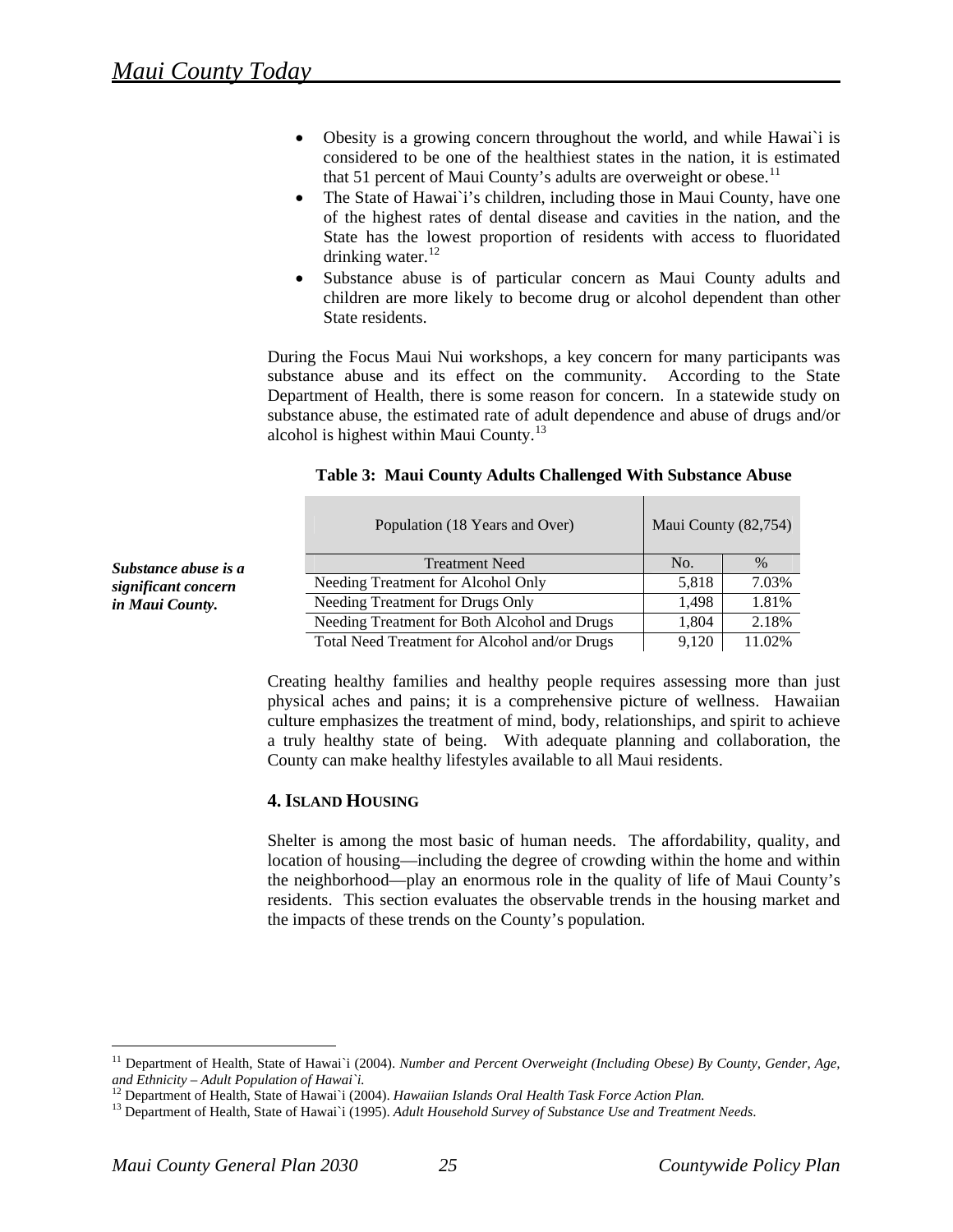<span id="page-14-0"></span>*The affordability and quality of housing plays a large role in County residents' quality of life.* 

From 2000 to 2005, Maui County experienced a strong housing demand that was fueled by a strong local economy, low mortgage-interest rates, and Mainland interest in Maui County real estate as an investment alternative. The participation by off-island investors in Maui County's real estate market has had a profound impact on housing demand.



**Figure 6** 

In 2004, 37 percent of all Maui Island housing sales were to buyers residing outside of Maui County. In the same year, more than 42 percent of sales in the Kihei-Makena Community Plan Area were to off-island buyers; in the West Maui Community Plan Area, the number of off-shore sales

*Nearly a fifth of the housing units in the County are not inhabited by County residents.* 

increased to more than half of total sales. (Non-resident ownership was much lower, with only 20 percent of the island's residential property being owned by out-of-state residents). $^{14}$  $^{14}$  $^{14}$ 

This increased demand has raised the prices for available island housing throughout the County. The Census Bureau estimated in 2005 there were 62,178 residential housing units within the County. Of those, 28,476 units were owneroccupied, 19,917 units were renter-occupied, and 13,705 units were vacant. This high vacancy rate (22.1 percent) can likely be attributed to the large number of second homes with absentee owners. While the homes may be vacant the majority of the year, they are not available to include in the pool of housing for local residents.

*A majority of Maui County residents pay an unsustainably high proportion of their income towards housing.* 

 $\overline{a}$ 

Within the County, the median household income in 2005 was \$57,573, and the median housing value was \$573,400. The Census Bureau estimated that Maui County residents paid an average of \$24,204 per year in mortgage costs, consuming 42.04 percent of their income. The United States Department of Housing and Urban Development (HUD) reported:

*The generally accepted definition of affordability is for a household to pay no more than 30 percent of its annual income on housing. Families who pay more than 30 percent of their income for housing are considered cost burdened and may have difficulty affording necessities such as food, clothing, transportation and medical care.*

<sup>14</sup> Department of Planning, County of Maui, Hawai`i (2006). *2030 Socio-Economic Forecast*.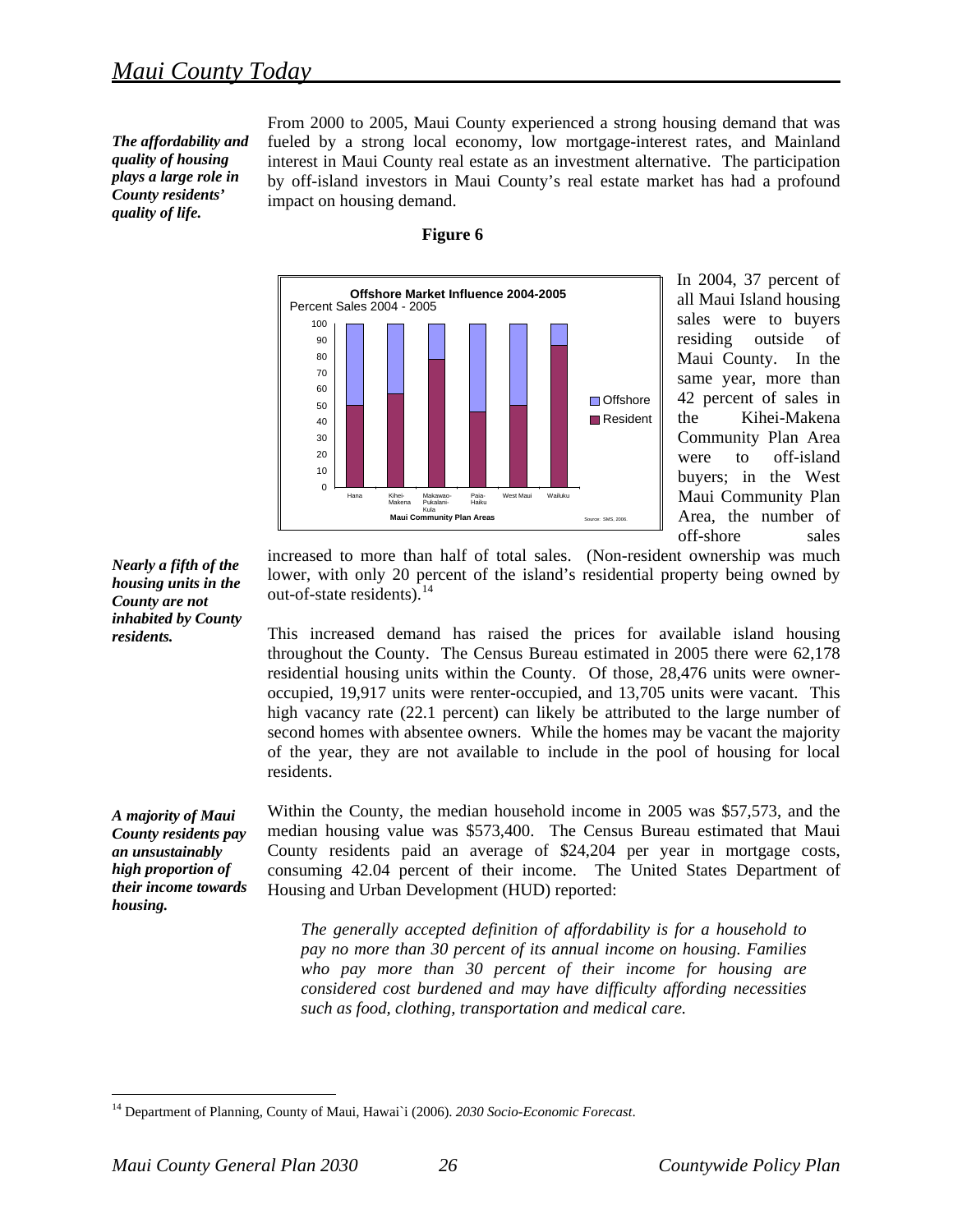<span id="page-15-0"></span>

Because the medianincome homeowner is far exceeding the standard annual allocation limit for housing, the majority of Maui County residents are paying an unsustainably high percentage of their income toward housing.

*Home constructed circa 1930, Makawao, Maui, Hawai`i.* 

translates to 71.6 percent of the median family's income—more than double the UD-recommended standard expenditure. H The challenge for first-time home buyers is especially great. Given the median income in 2005 and the estimated median housing value, the average annual housing cost to the first-time homebuyer family would be  $$41,000$ .<sup>[15](#page-15-0)</sup> This

their income. New homeowners in the United States would pay approximately 12,035 annually for a mortgage—only 26 percent of their income. \$ As a comparison, the same 2005 Census estimates concluded that the median household income in the United States was \$46,242, and the median housing value was \$167,500. The Census concluded that existing homeowners across the nation were paying on average \$15,540 per year for their mortgage, or 33.6 percent of

*Affordable housing for low- and moderate-income households is in greatest demand.*

Development Corporation of Hawai`i reported in its Consolidated Plan (2004): This housing cost, along with higher costs for other goods (such as food and gasoline), may explain some of the outmigration. The Housing and Community



*Lana`i City, Lana`i, Hawai`i.* 

These income groups exhibit the highest incidence of housing problems cost burden, substandard units and overcrowding. The largest categories of housing need are for units affordable to households earning below 50% and from 50-80% of the median income.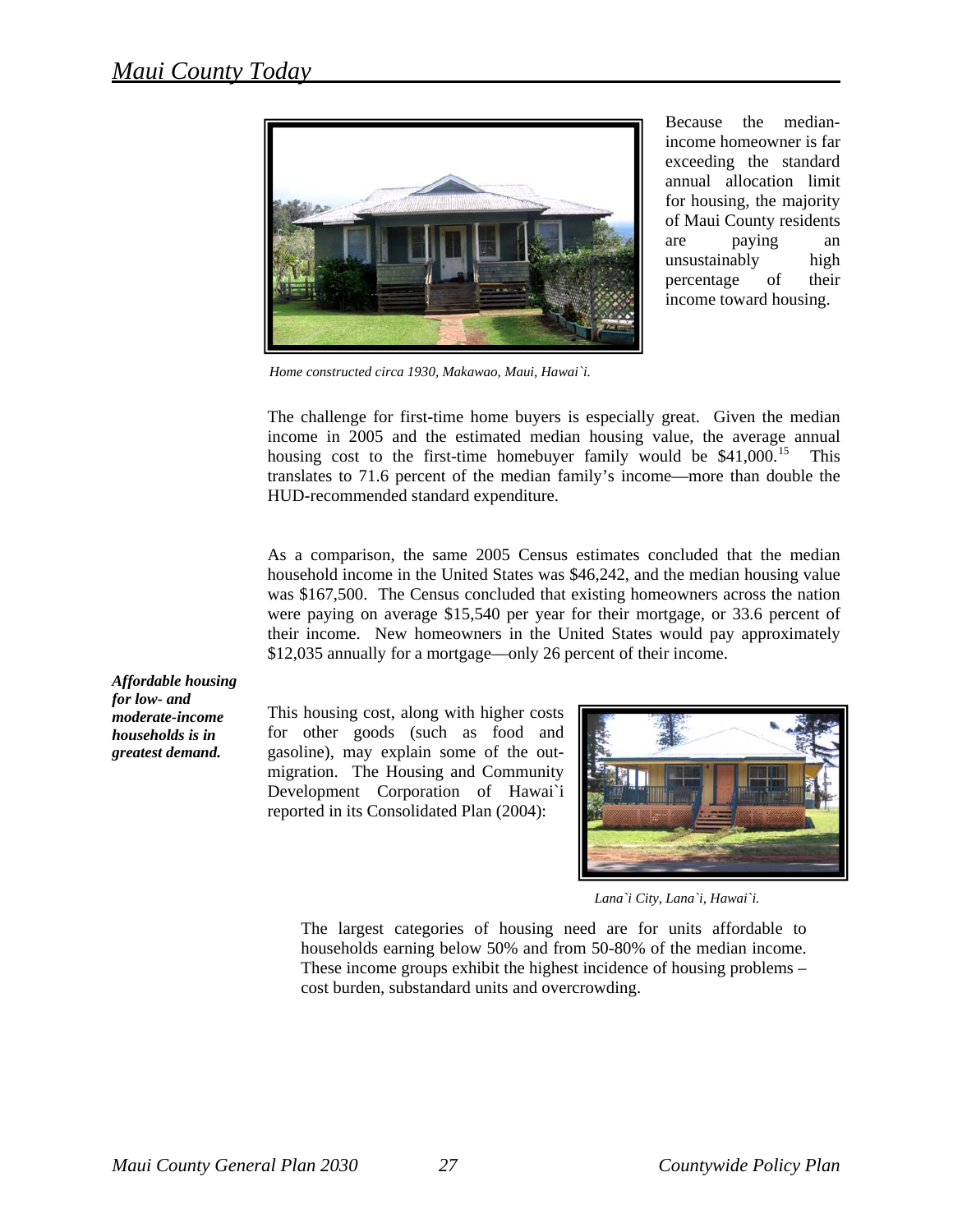<span id="page-16-0"></span>because it is common and socially acceptable for residents to live with extended family and foster children or hanai relatives. While difficult to track because of the necessarily transient behavior of the population, it is understood that homelessness and the difficulties associated with finding affordable, legal, and safe housing are growing problems throughout Hawai`i, and Maui County is no exception. Several service organizations throughout the County assist in providing emergency and transient housing. However, providing permanent housing for the chronically homeless is a challenge that Maui County and many communities throughout the nation are facing. Maui County is better equipped to accommodate housing shortages than many regions

# **Summary**

Through awareness and adequate planning, Maui County can work to expand opportunities for education, to assist island residents in achieving healthy lifestyles, and to improve access to affordable housing.

# **D. JOBS AND ECONOMY**

industry in the State. This shift toward a service-based economy brought with it impacts to employment, income, and economic development. Prior to statehood, Hawai`i's economy was driven by plantation agriculture (sugar and pineapple) and military spending. Since Hawai`i's incorporation into the United States, tourism has become the leading

# **. EMPLOYMENT 1**

*There are more wage in most Hawai`i than other states. earners per household in* 

had risen to 9.7 percent as of September 2009, close to the national rate of 9.8 percent. The rates of growth in resident population, housing, and jobs are higher than the rate of growth for visitors. This means the Maui County economy has diversified and is less driven by tourism than in the past.<sup>[16](#page-16-0)</sup> However, overall, the State's economy remains service oriented. Construction, manufacturing, and agriculture account for less than 10 percent of wages and salaries. For many years, Hawai`i had among the lowest rates of unemployment in the United States. The County as a whole reported a 3.1-percent unemployment rate for 2006; the State rate was 2.5 percent (lowest in the nation), while the national rate was 4.6 percent. According to the United States Bureau of Labor Statistics, the County's unemployment rate

These centers determine commuting patterns and will be important to evaluate for frastructure, transportation, and service needs throughout the planning horizon. inCurrently, there are large employment centers in Wailuku-Kahului, Lahaina-Ka`anapali, and Kihei. Nearly all of the residents of Lana`i are employed within Lana`i City; however, Moloka`i has no large centralized place of employment.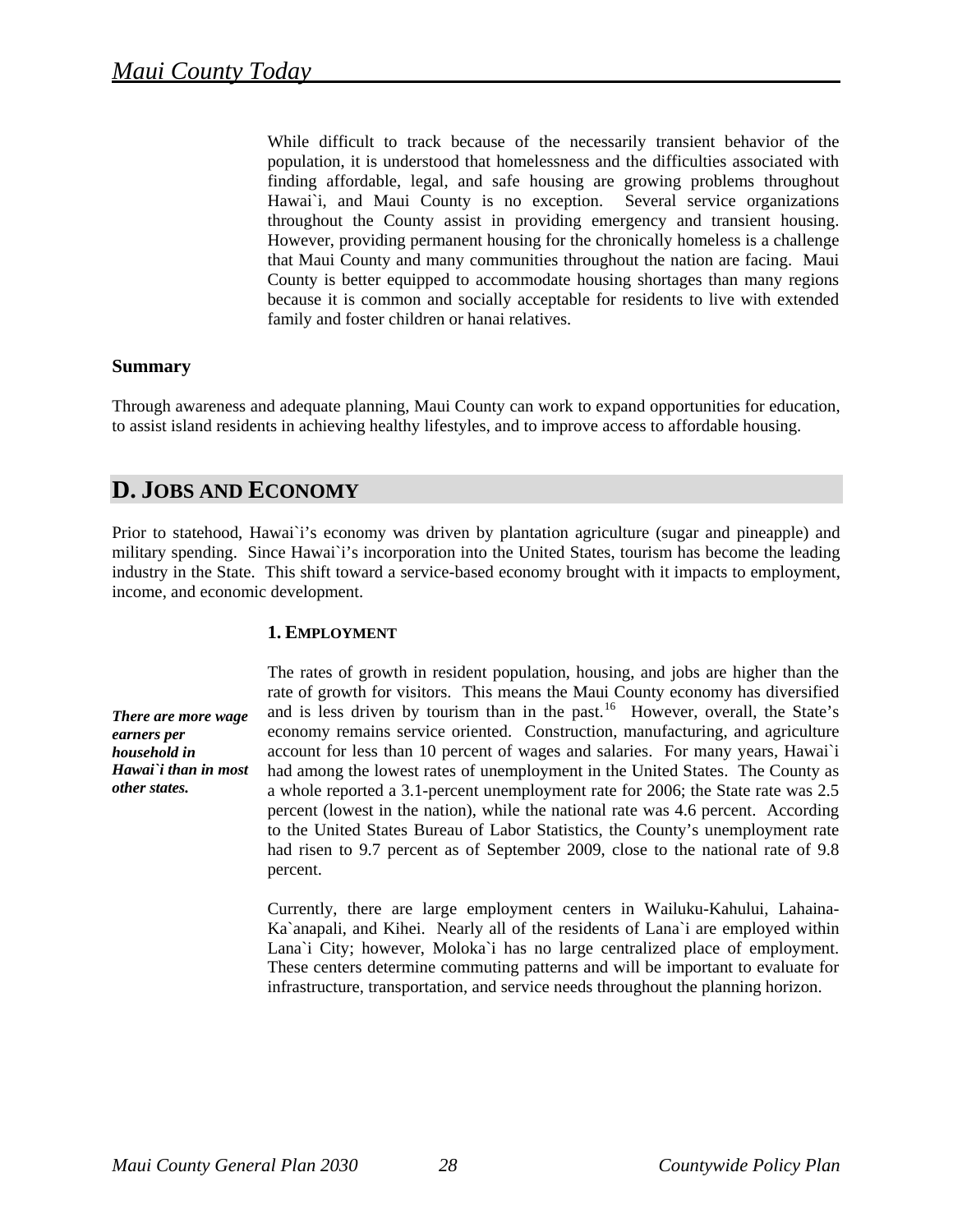<span id="page-17-0"></span>

*Kapalua Resort, Kapalua, Maui, Hawai`i.*

Hawai`i's employees have a strong history of participation in unions. Plantation workers began organizing themselves and striking in the early 1900s to protest wages and working conditions. In 1946, movement toward unionization was solidified during the Great Sugar Strike. Today, employees

from a wide variety of employment sectors are unionized, including construction, agriculture, hotel, government, and shipping. The International Longshore and Warehouse Union maintains that about half of all its members are employed in Hawai'i. This tradition of employee organization has arguably had both positive and negative impacts on the local economy. While unionization has likely led to better working conditions, pay, and benefits for Maui County's employees, there may have been corresponding increases in the costs of goods and services for both residents and visitors.

# **2. INCOME**

The median household income of residents in Maui County was higher than the national average in 2005, but slightly lower than that of Honolulu residents. Interestingly, the *per capita* income of both Maui County and Honolulu residents is similar to the national median of *per capita* income, suggesting that there are more wage earners per household in Hawai`i homes than nationally.

|                                 | Maui County |        | Honolulu |        | Hawai`i State |        | U.S. |        |
|---------------------------------|-------------|--------|----------|--------|---------------|--------|------|--------|
| Median Household Income         |             | 57,573 |          | 60,485 |               | 58,112 |      | 46,242 |
| Median <i>Per Capita</i> Income | S           | 27.121 |          | 25,781 |               | 25.326 |      | 5,035  |
| <b>Families Below Poverty</b>   |             |        |          |        |               |        |      |        |
| Level                           |             | 4.6%   |          | 7.3%   |               | 7.7%   |      | 10.2%  |
| Individuals Below Poverty       |             |        |          |        |               |        |      |        |
| Level                           |             | 6.5%   |          | 9.4%   |               | 9.8%   |      | 13.3%  |

**Table 4: U.S. Census Income Estimates for 2005**

The percentage of the population of Maui County living below the nationally defined poverty level is lower than the national average.<sup>[17](#page-17-0)</sup> However, the Federal determination of poverty does not reflect cost of living in Hawai`i. For a threeperson household, the United States Department of Agriculture (USDA) determined the following categories of low- to moderate-income households in Maui County in 2006:

- Very Low Income: \$31,150
- Low Income: \$49,800
- Moderate Income: \$55,300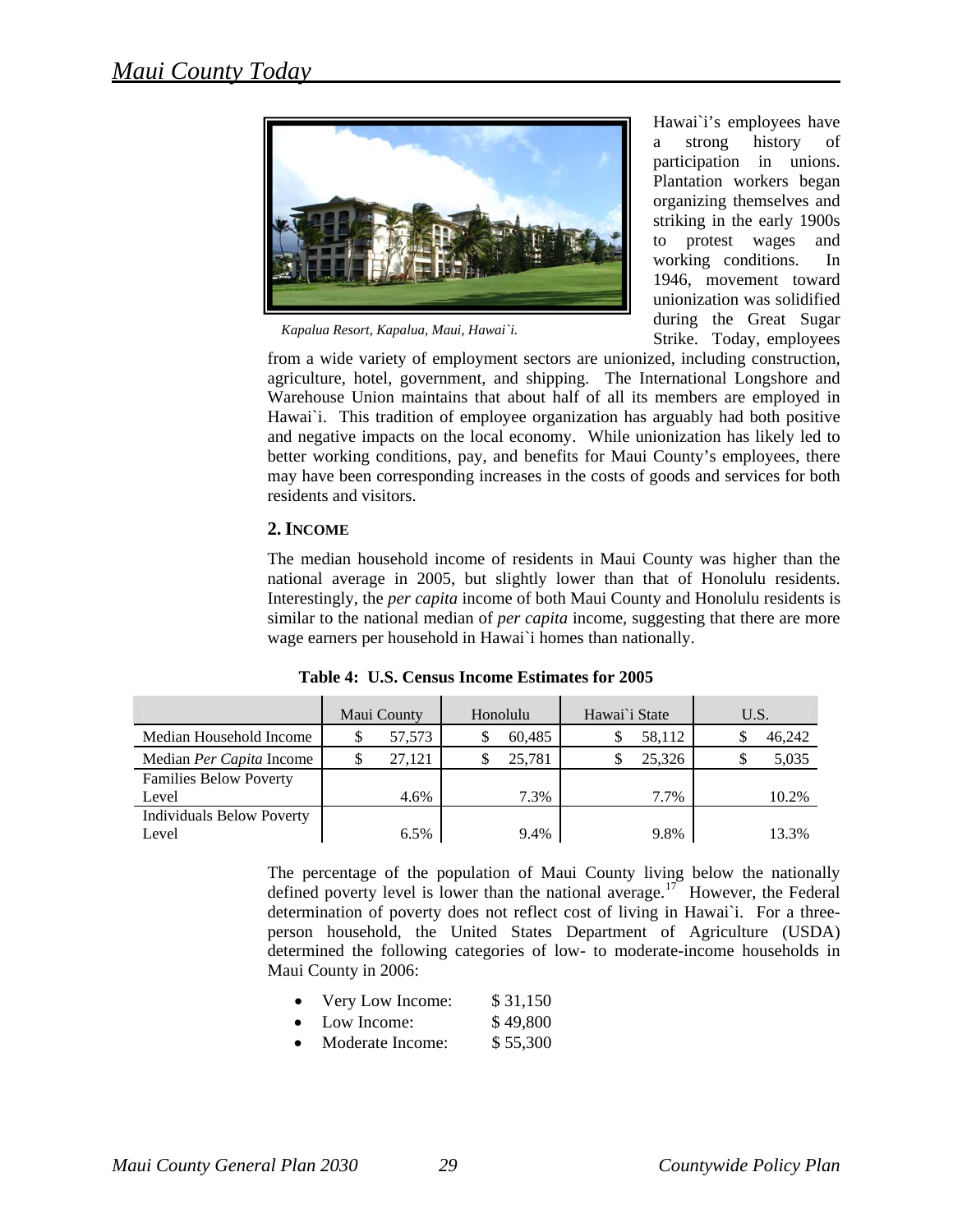*Based upon the HUD determination that 30 percent of annual income is a sustainable cost for housing, Table 5 indicates appropriate housing costs for a three-person household.* 

|                     | <b>USDA Annual</b><br><b>Income</b><br><b>Thresholds for</b> |                         | <b>Income</b><br><b>Available</b><br>for |                | <b>Affordable</b><br><b>Monthly</b> | <b>Affordable Mortgage</b><br>(Assuming no down payment |                     |
|---------------------|--------------------------------------------------------------|-------------------------|------------------------------------------|----------------|-------------------------------------|---------------------------------------------------------|---------------------|
| <b>Income Level</b> |                                                              | <b>Maui County 2006</b> |                                          | <b>Housing</b> | <b>Payment</b>                      |                                                         | & 7% interest rate) |
| Very Low Income     |                                                              | 31,150.00               |                                          | 9.345          | 778.75                              |                                                         | 133,445.21          |
| Low Income          |                                                              | 49,800.00               |                                          | 14.940         | \$1,245.00                          |                                                         | 213,340.97          |
| Moderate Income     |                                                              | 55,300.00               |                                          | 16,590         | \$1,382.50                          |                                                         | 236,902.73          |

#### **Table 5: Income and Sustainable Housing Costs for Low-Moderate Income in Maui County**

#### **3. ECONOMIC DEVELOPMENT**

In the early 1980s, Maui County's economy was dependent on agriculture and tourism, both of which were vulnerable to forces beyond the community's control. In 1981, a symposium entitled Maui's Economic Future attracted the participation of Maui County's elected, business, and community leaders. The participants explored approaches the County could take to strengthen and diversify the

*Maui County will benefit by further diversifying its economy.* 

economy. The consensus of those leaders was that Maui County's economic future would benefit by diversifying into emerging industries such as the high-technology arena. As a result, the Maui Economic Development Board (MEDB) was formed to assist the County of Maui in pursuing opportunities in high technology and other growing sectors.

One of the many achievements of MEDB has



*Haleakala bicycle tour, Maui, Hawai`i. (Photo courtesy of Paul Gallagher.)*

Research and Technology Center on land donated by the R&T Park developers. been the development of the Maui Research and Technology Park (R&T Park) in Kihei. MEDB worked with key legislators to secure State funding for the Maui

Maui County is also moving toward diversification within the tourism industry, including the enhancement of niche tourism. Two rapidly expanding areas include ecotourism and wellness tourism.

Ecotourism emphasizes the interpretation of local ecosystems and culture and affords minimal visitation impact; commitment to local conservation issues; and direct benefits to local residents. Wellness tourism is travel for the purpose of enhancing balance and harmony, mentally, emotionally, physically, and spiritually, according to the Hawai`i Wellness Tourism Association.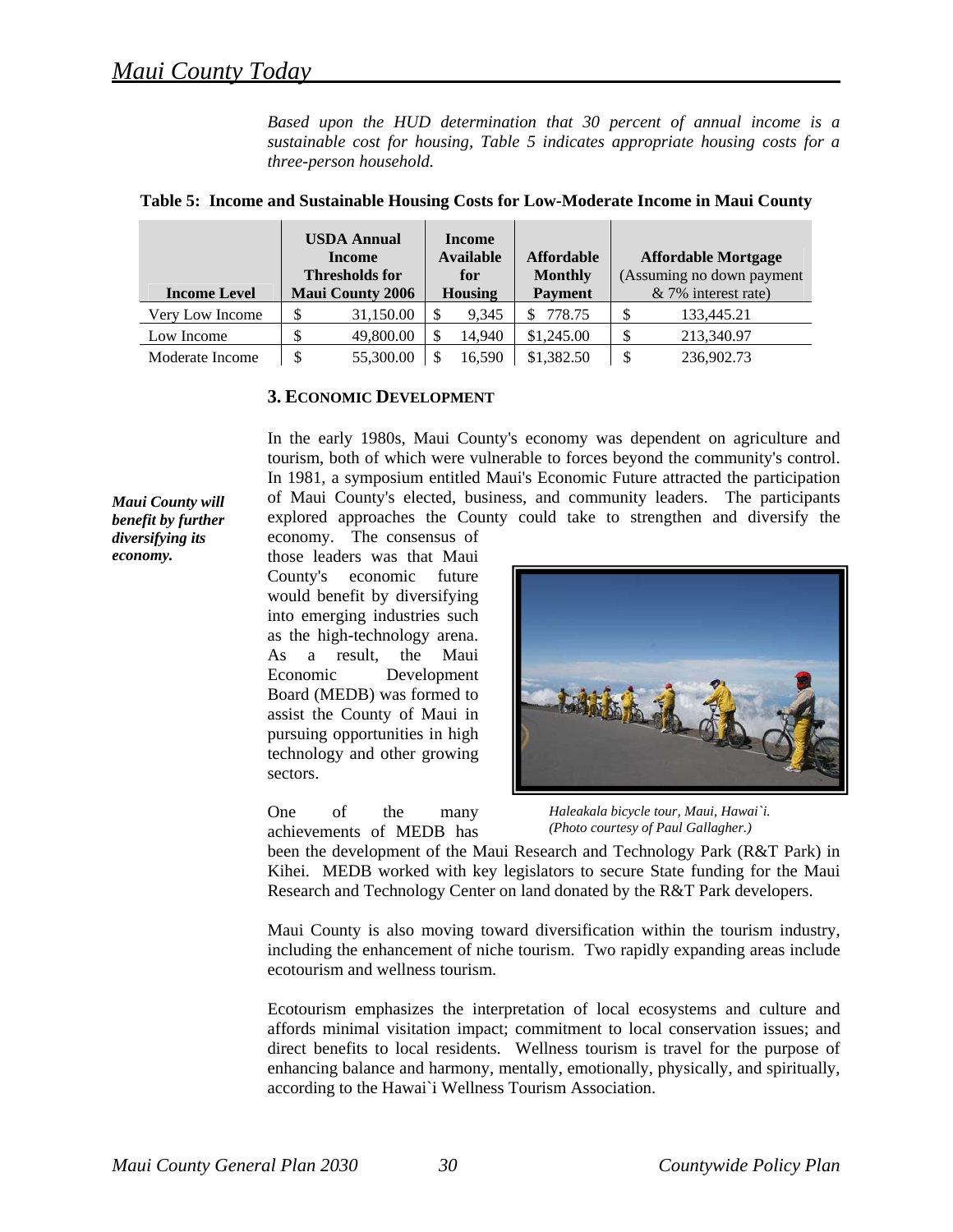Niche tourism has enormous potential to change the face of the tourism industry in Maui County.

*Investments in agriculture, aquaculture, manufacturing, and energy production will improve the County's economic climate.*

Maui County is extremely dependent upon off-shore sources for energy, food, construction materials, and common daily goods. The participants of Focus Maui Nui expressed a desire to retool the County's economy to enable Hawai`i to be more self-reliant. This would mean expanding agriculture, aquaculture, manufacturing, and renewable-energy sectors in the islands. By working toward self-sufficiency, Maui County's economy could diversify dramatically, thereby offering additional opportunities for employment and income. In addition, the offshore dollars that come into the County through the tourism industry could produce a multiplier effect, as the money earned in this industry would purchase locally grown and produced goods and local services.

# **E. TRANSPORTATION, UTILITIES, AND COMMUNITY FACILITIES**

Transportation, utility, and community-facility systems allow communities to operate efficiently and serve the needs of the population. The placement and capacity of these systems can have a tremendous impact on the way land is developed. In addition, the quality of these systems and facilities has the potential to either improve or diminish the quality of life for residents.

# **1. UTILITIES**

*Because of high precipitation and geological conditions, the populated islands of Maui County possess vast underground reservoirs of fresh water.* 

#### **a. Water**

Water is the life-giving resource that sustains all biological systems. With Hawai'i the most isolated island archipelago on earth, a clean and reliable source of fresh water is vital. Water has played a major role in Maui County's past and present, and will continue to be a driving force in the County's future.

There are five major public water systems in Maui County: Central Maui, West Maui, Upcountry Maui, East Maui, and Moloka`i. Water sources consist of streams (surface water) and aquifers (groundwater). Maui County's perennial streams are predominantly on the windward slopes of the islands' watersheds. Streams are also influenced by periods of prolonged drought, resulting in minimal flow or even a dry stream bed. As a result of high precipitation and geology, the populated islands of Maui County possess vast underground reservoirs of fresh water called aquifers. Rainwater seeps through the highly permeable basalt of the volcanoes and is stored in aquifers, floating on the underlying saltwater. The majority of the water supplied by the County comes from groundwater. Groundwater is typically more abundant and reliable and less expensive to purify than surface water.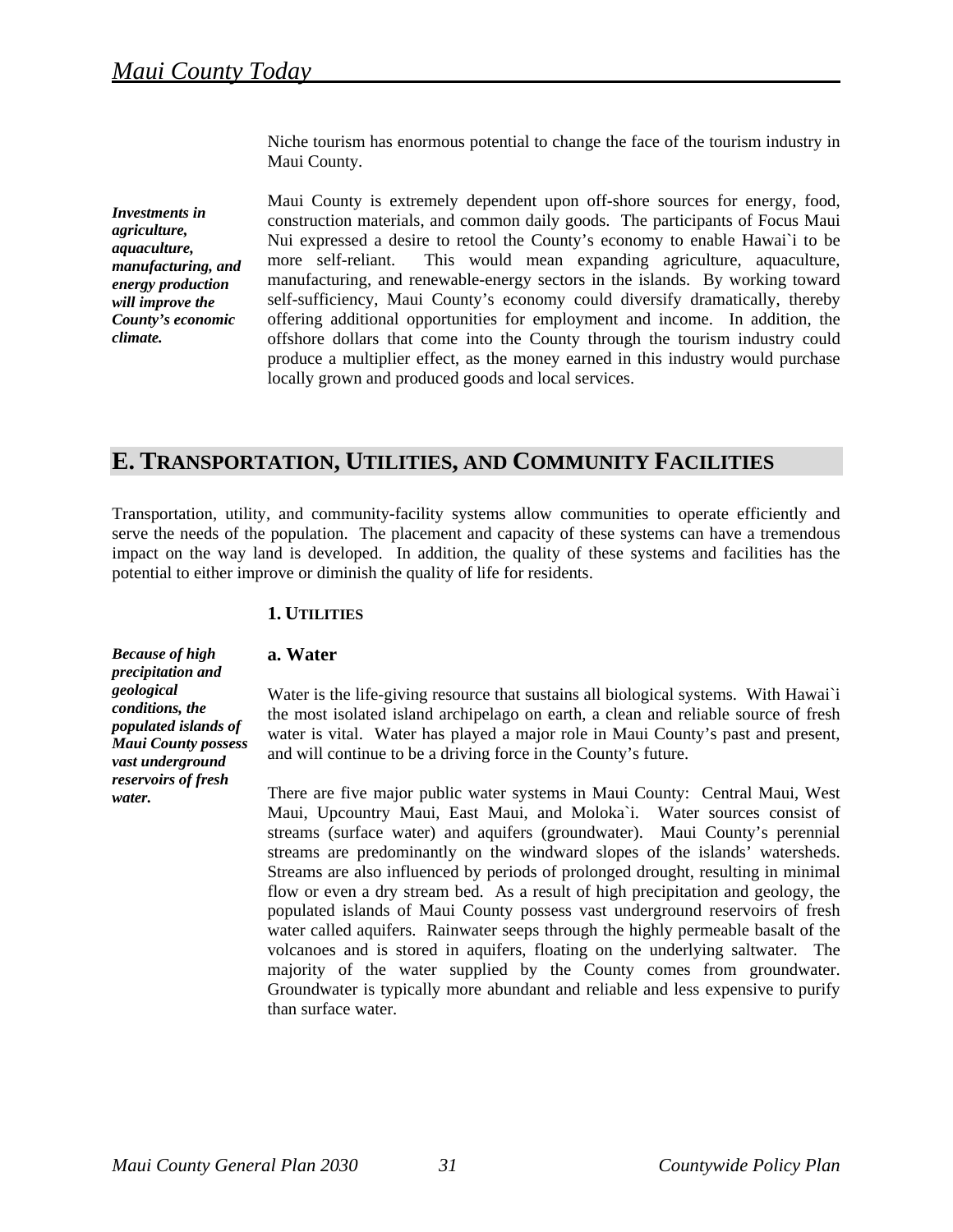*Wise management of water resources is vital to industry and to the quality of life of Maui County residents.* 



 *Ditch in Wailuku, Maui, Hawai`i.* 

Beginning in the 1870s, privately owned tunnels, ditches, flumes, and wells were constructed to divert water to irrigate sugar plantations, and many of these water-delivery systems remain private today. Generally, essential resources, such as water, are held in trust by public entities. Privately owned delivery systems for water continue to raise questions about water rights on Maui. In the past, some of the aquifers, from which potable water is drawn, have been damaged from overuse or contamination. The utilization of water has been and will likely continue to be a critical factor for development on Maui, Moloka`i, and Lana`i.

Plan Areas there are very limited parameters It is evident that within each of the Community

for the sustainable yield of the water resources.

decision making must be closely tied to water availability. The wise management of freshwater resources is vital to the quality of life of Maui County's residents. Access to fresh water will continue to be of paramount importance to Maui County's urban, agricultural, industrial, and Native Hawaiian users. Land use

#### **. Wastewater b**

known as sewage. It typically contains materials such as organic matter (human waste and food scraps), oil and grease, debris, and traces of heavy metals. Wastewater consists of used water and waste from homes and workplaces, also

wastewater has the potential to damage the drinking-water supply, coastal water quality, and other important environmental resources. Management of the wastewater stream is important because it protects the water supply from becoming contaminated and aids in water conservation by allowing reclaimed water to be used for non-potable water purposes. Improper disposal of

cesspools and septic tanks. There are three wastewatermanagement systems operating on Maui and one each on Moloka`i and Lana`i. The majority of the rural and agriculturally developed areas of the County are served by individu



*Kahului Wastewater Plant, Kahului, Maui, Hawai`i.*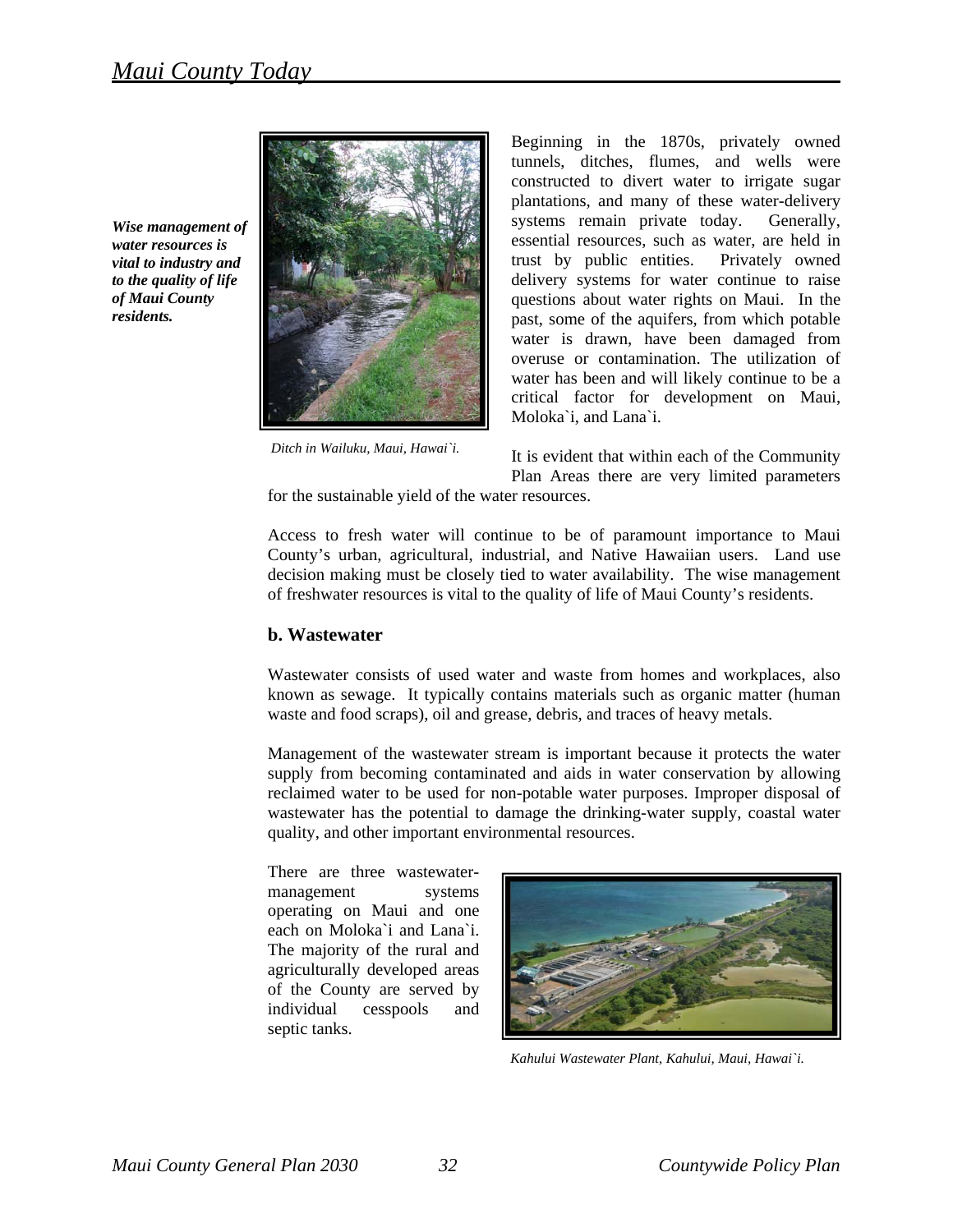*The use of reclaimed wastewater for irrigation improves the efficiency of water use.* 

The use of reclaimed wastewater for irrigation is economically and environmentally beneficial. The State of Hawai`i defines R-1 water as the highestquality recycled water; it has undergone filtration and disinfection to make it safe for use on lawns, golf courses, parks, and other areas used by people. R-2 recycled water has a slightly lower quality relative to R-1 recycled water and can only be used under restricted circumstances where human contact is minimized. R-1 is primarily used in West Maui, South Maui, and Lana`i. R-2 is used in Kahului and Moloka'i. The majority of the R-1 and R-2 water use is for irrigation. Hali'imaile and Kualapu`u have subdivision-collection systems that reclaim the wastewater for irrigation purposes, although Kualapu`u continues to struggle with brackish contamination of its water. The resort facilities on Lana`i operate and maintain their own wastewater-treatment facilities and utilize their own wastewater, as well as the wastewater from Lana`i City, for irrigation. This water-reclamation activity dramatically improves the efficiency of water use.

#### **c. Telecommunications and Information Technology**

Maui County offers the business world a wealth of telecommunications capacity. The islands of Hawai`i are the hub of a diversified network of transpacific cable systems (both fiber optic and analog), satellite communication systems, cellular and wireless facilities, and other telecommunication and information services. This telecommunications infrastructure makes it more cost effective and faster to communicate with major Asia-Pacific markets from Hawai`i than from the Mainland or from within Asia.

Improvements to the telecommunications and information technology infrastructure will serve to better position the County in its efforts to diversify its economy.

#### **2. TRANSPORTATION**

The County's transportation system is vital to the health of the economy, the islands' communities, and the daily lives of County residents.

#### **a. Roads**

Road-system conditions, capacity, and current volumes vary tremendously throughout the County. There are particular places on Maui Island, such as Kahului and Lahaina, that act as pinch points for the circulation of traffic. There are other roads that are narrow, winding, and incredibly scenic; the



*Ka`ahumanu Avenue, Kahului, Maui, Hawai`i.* 

capacity of these roads is relatively low, but the experience of traveling the roads in

*Convenient and safe access to commercial facilities and community amenities are paramount to quality of life.*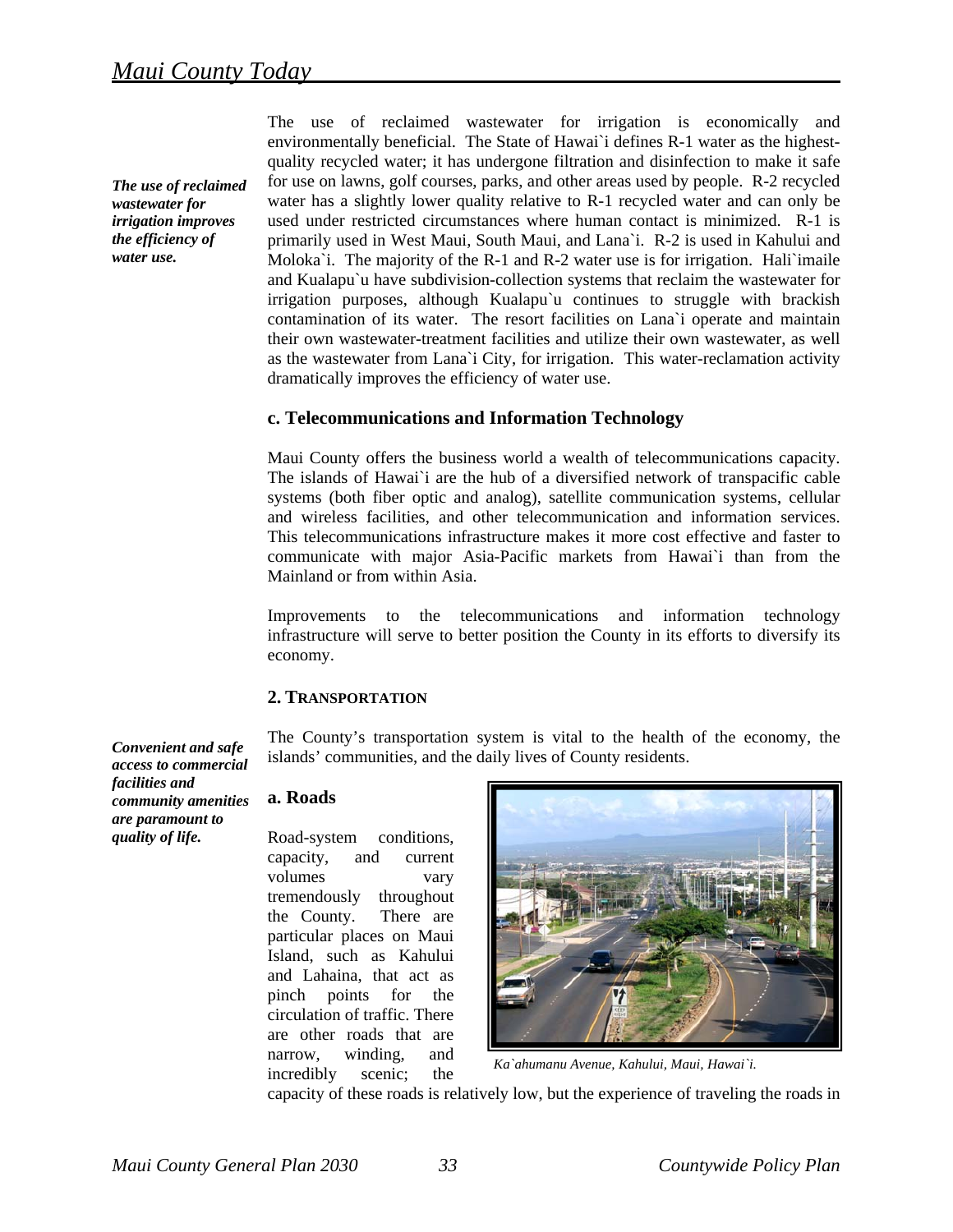their current state is more valuable than increasing capacity.

The County is in the process of developing a transportation-improvement and -mitigation program for the Island of Maui. A traffic-demand forecasting model was prepared to be used as a dynamic and interactive tool for projecting future traffic demand within the County. This will assist in the application of impact fees upon future developments and for creating transportation models for the Islands of Moloka`i and Lana`i.

# **b. Non-Motorized Transportation**

The presence or lack of pedestrian and bicycle facilities can have an enormous impact upon the quality of life for all residents, but most significantly impacts children, seniors, and those who are unable or choose not to drive. Walking is the least-expensive form of transportation, and it is important to keep in mind that all trips begin and end with walking regardless of the interim transportation mode.

Many of the traditional town centers—including Lana`i City, Kaunakakai, Pa`ia, Wailuku, and Lahaina—have sidewalk facilities around shops and offices. However, both new and old neighborhoods are significantly lacking in non-

*Bicycle facilities and multi-use pathways provide excellent opportunities to increase residents' transportation alternatives.* 



*Pedestrian life, Lana`i City, Lana`i, Hawai`i*.

gaps in the pedestrian motorized facilities throughout the County. Even in areas where some of the densest residential development exists in the County, there are major network.

Bicycle facilities and multiuse pathways provide excellent opportunities to diversify residents' transportation alternatives, in addition to offering recreational options. Several areas on Maui

as the Upcountry Greenway Master Plan will bring the County closer to developing a truly multi-modal system of transportation. Island have incorporated bike lanes into roadway sections. However, in some cases, the bikeways are cut off or are designed too narrow to meet the Federal Highway Administration's requirements for bike lanes. Generally, when the State of Hawai`i or Maui County widens roads, the inclusion or improvement of bike lanes is considered. There are several multi-use paths recently constructed or under development within the County, including the Northshore Greenway from Pa`ia to Kahului Harbor and the Kihei-to-Kahului bikeway. Planning efforts such

# **. Transit c**

Maui County's current public-transportation program is composed of multiple elements, each with a specific purpose, which are designed to function together as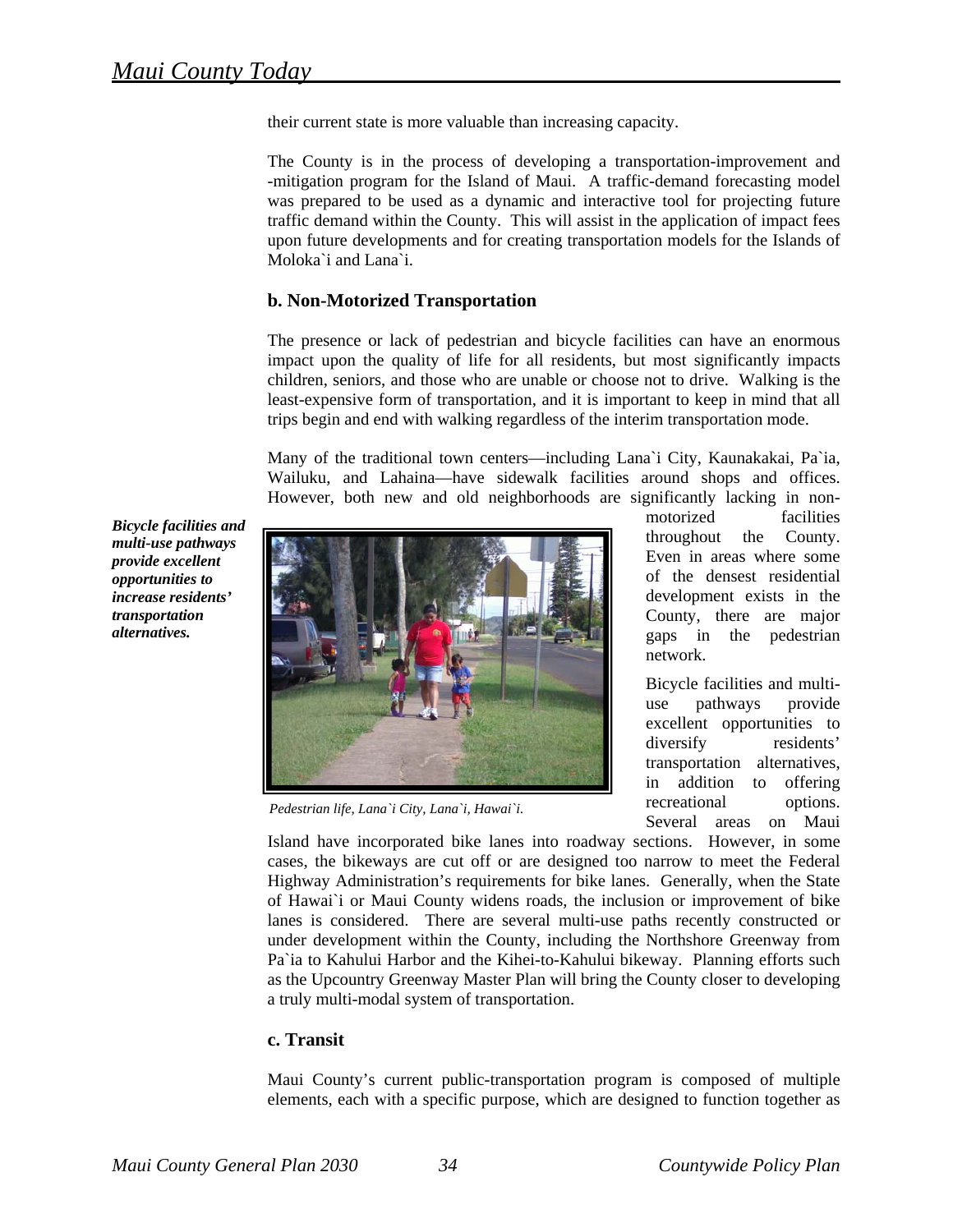a comprehensive service to meet the transit needs of residents and visitors on each island. Public transit is still in its infancy on Maui Island, but already some adjustments have been made to the system to improve efficiency and ridership. The County of Maui currently funds a public bus system that provides service in and between various Maui communities. Since the establishment of a public bus service in 2002, the total number of boardings has more than doubled.

urban-redevelopment projects should incorporate the facilitation of the system into site plans. This suggests that public transit has a positive future on Maui Island if the system is convenient and efficient. Now that a system is in place, future development and

# **. Air Travel d**

remained largely provided by ship until 1952. Air travel made its debut to Maui after an emergency landing strip had been built at Ma`alaea in 1919. Commercial service from Honolulu was initiated in 1929, after the strip had been upgraded to an airfield and was provided by Inter-island Airways, Ltd. But interisland freight and passenger service



*Interisland air travel*

meet foreseeable demand, and, therefore, there are no plans for significant improvements. Today, Maui, Moloka`i, and Lana`i have commercial airports and receive passengers and cargo from around the world. Maui Island has a large airport in Kahului and two smaller airports in West Maui and East Maui, respectively. Lana`i's airport recently received improvements and some expansion, and improvements to the Kahului Airport are expected to occur over the planning horizon as well. The Airports Division of the State Department of Transportation indicates that the existing airport facilities on Moloka`i are generally adequate to

#### **. Water Travel e**

Mala Wharf in Lahaina quickly became the primary point of entry and was built to represent a grand promenade into paradise. In 1939, the United States Navy moved its Pacific Fleet from San Diego, California, to Pearl Harbor on O`ahu. The alternate anchorage for the Pacific Fleet was located in the Au`au Channel, off of Lahaina, and called "Lahaina Roads".

and Moloka'i. These services are privately operated; however, they provide an ssential connection between the islands serving both residents and visitors. e Today, there is a daily ferry service between Maui and Lana`i and between Maui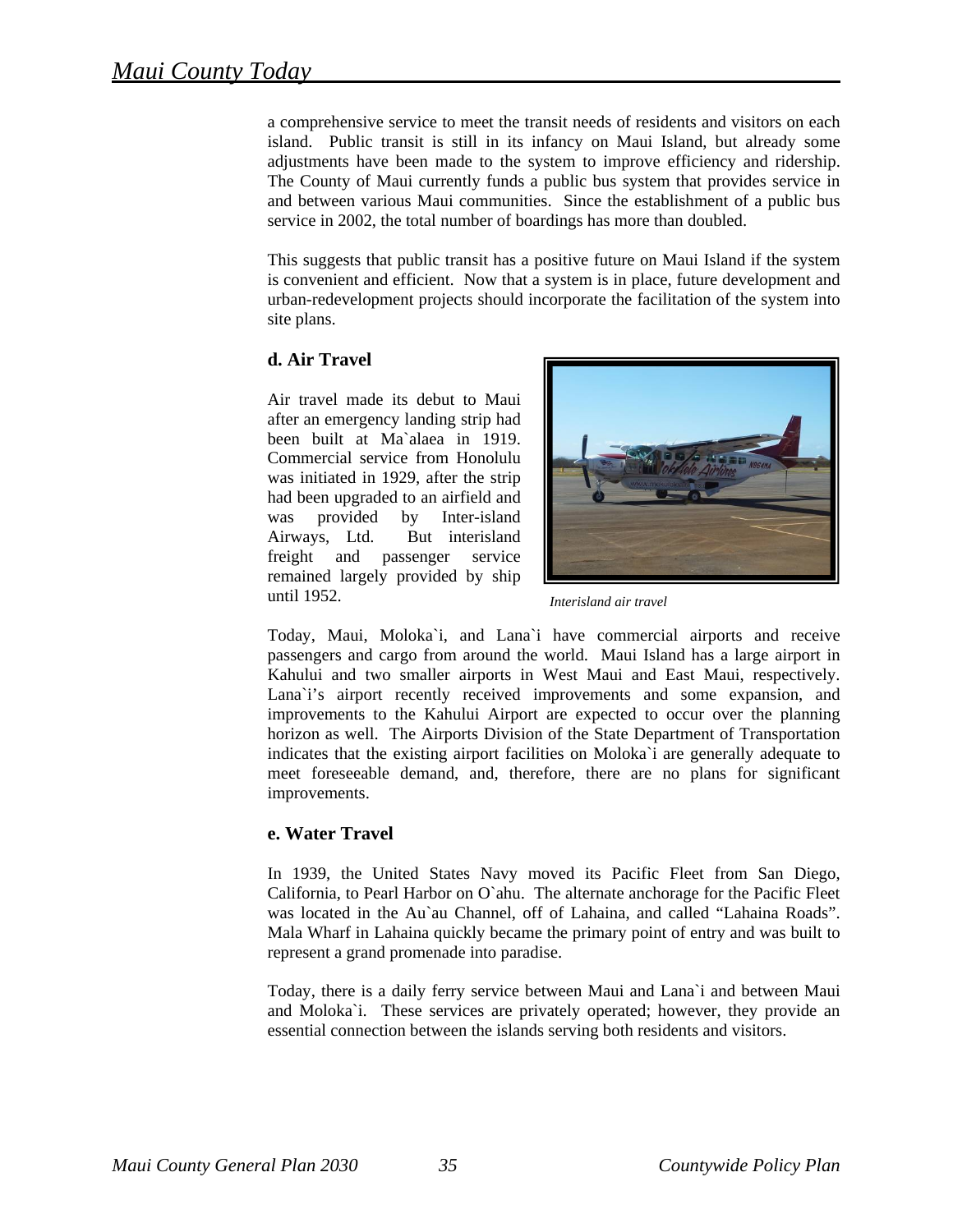# **3. COMMUNITY FACILITIES**

#### **a. Schools**

*Hawai`i's statewide school system is unique compared to the rest of the nation.*  Hawaii's unitary statewide school system is unique within the United States. The school system began more than 160 years ago when King Kamehameha III established a public school system. The State Department of Education (DOE) currently serves more than 181,000 students in 285 schools and is approximately the  $10<sup>th</sup>$ -largest school system in the United States.

The DOE is responsible for the development, operation, and maintenance of all public schools in the State. The planning process for the DOE in regard to building new schools is incremental. The DOE takes into consideration County and State zoning applications and will work with a developer prior to an application being acted upon by governmental agencies. These types of projects tend to be large, and the DOE in coordination with the Planning Department begins early negotiations with the developers in orderfc to get land set aside in the project for a new school. After this has been negotiated, it is then up to the State Legislature to approve funding to build and operate the new school.

The DOE primarily uses development data and historicenrollment data to determine needs for new schools or expansion of existing schools. Population projections are used on a marginal basis. The educational system is operated under the mission of the Board of Education.

Maui County has 34 publicly funded schools as noted below. Lahainaluna High School was the first school to be built in the State



*Makawao, Maui, Hawai`i.* 

and is the oldest public school west of the Mississippi.

- 21 Elementary Schools
- 6 Intermediate Schools
- 7 High Schools

In addition, there are 16 private elementary schools and 6 private intermediate/high school facilities within the County.

Currently, schools in Hawaii are in need of what some consider drastic help. The County can assist the State by working with developers to provide school sites.

*The Department of Education uses development projections and historic-enrollment data to determine the need for new schools or expansion of existing schools.*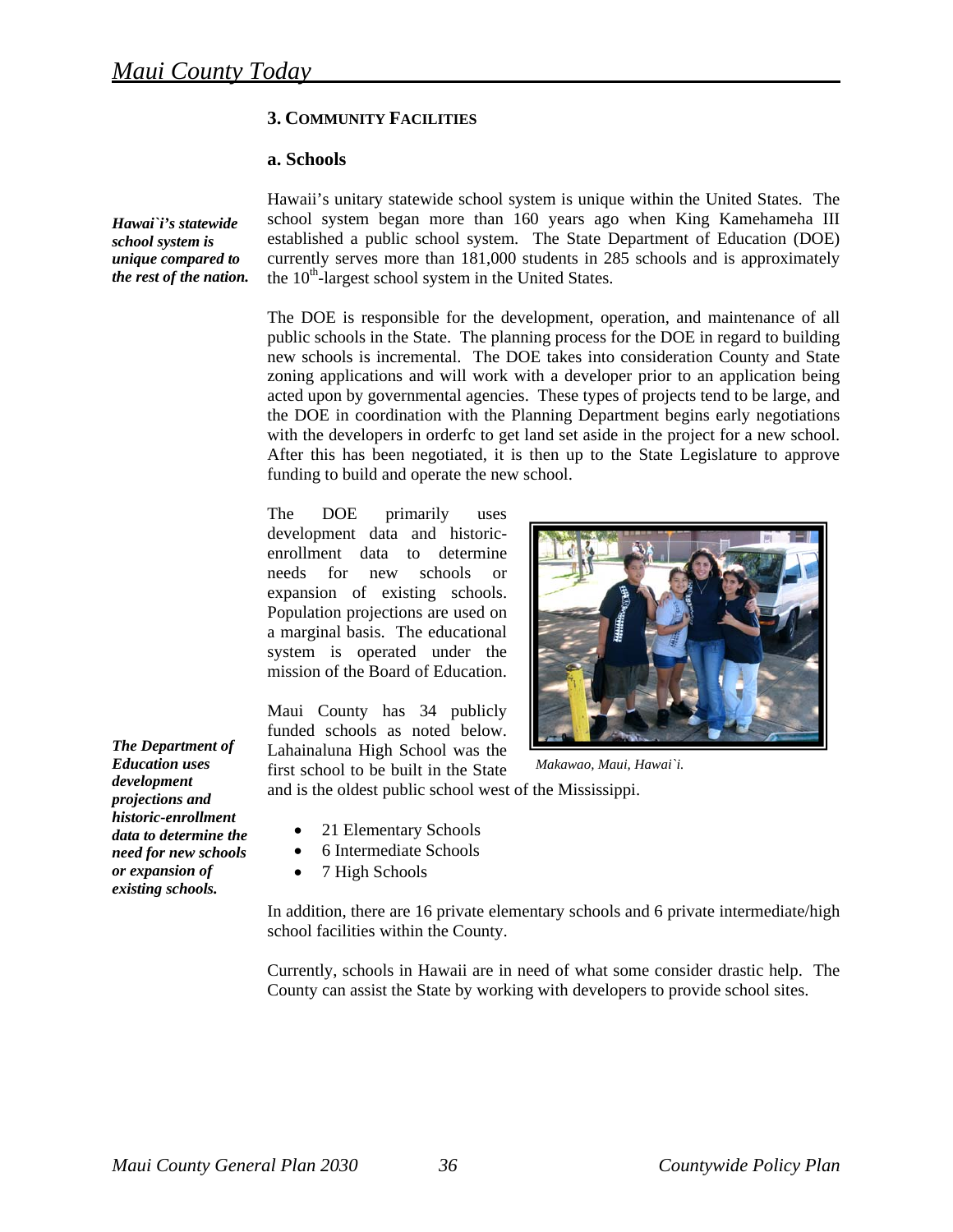# **b . Police and Fire**

T he Maui County Department of Police has six m ain stations throughout the County and more th an a dozen substations. The main stations are:

- Central (Wailuku)
- Lahaina
- Hana
- Kihei
- Lana`i
- Moloka`i

C urrently, the greatest challenge for the Police D epartment is recruiting new officers. The



*Police Station, Wailuku, Maui, Hawai`i.* 

D epartment of Fire and Public Safety is Maui County's first responder to public-safety incidents and is often involved with land an d water rescue. There are three fire stations on Moloka`i, one on Lana`i, and ten on Maui. A newly constructed Kaunakaka`i Fire Station is scheduled to replace the ex isting facility by 2010.

# **c. Parks and Recreation Facilities**

T he existing parks in the County of Maui are managed by three levels of go vernment—County, State, and Federal—as well as private and semi-public or ganizations. These facilities are categorized into seven different types.



*Eddie Tam Memorial Center, Makawao, Maui, Hawai`i. (Photo courtesy of Dick Mayer.).*

# i. Mini-Parks

M ini-parks are the basic unit of recreation. They provide passive park space for a su b-neighborhood area. These facilities are designed to meet the needs of all age gr oups, whether as a quiet place, green backdrop, "tot lot" designed for the play of sm all children, or central meeting place. The ideal size of a mini-park is about 1.5 ac res, an area large enough to accommodate informal ball games.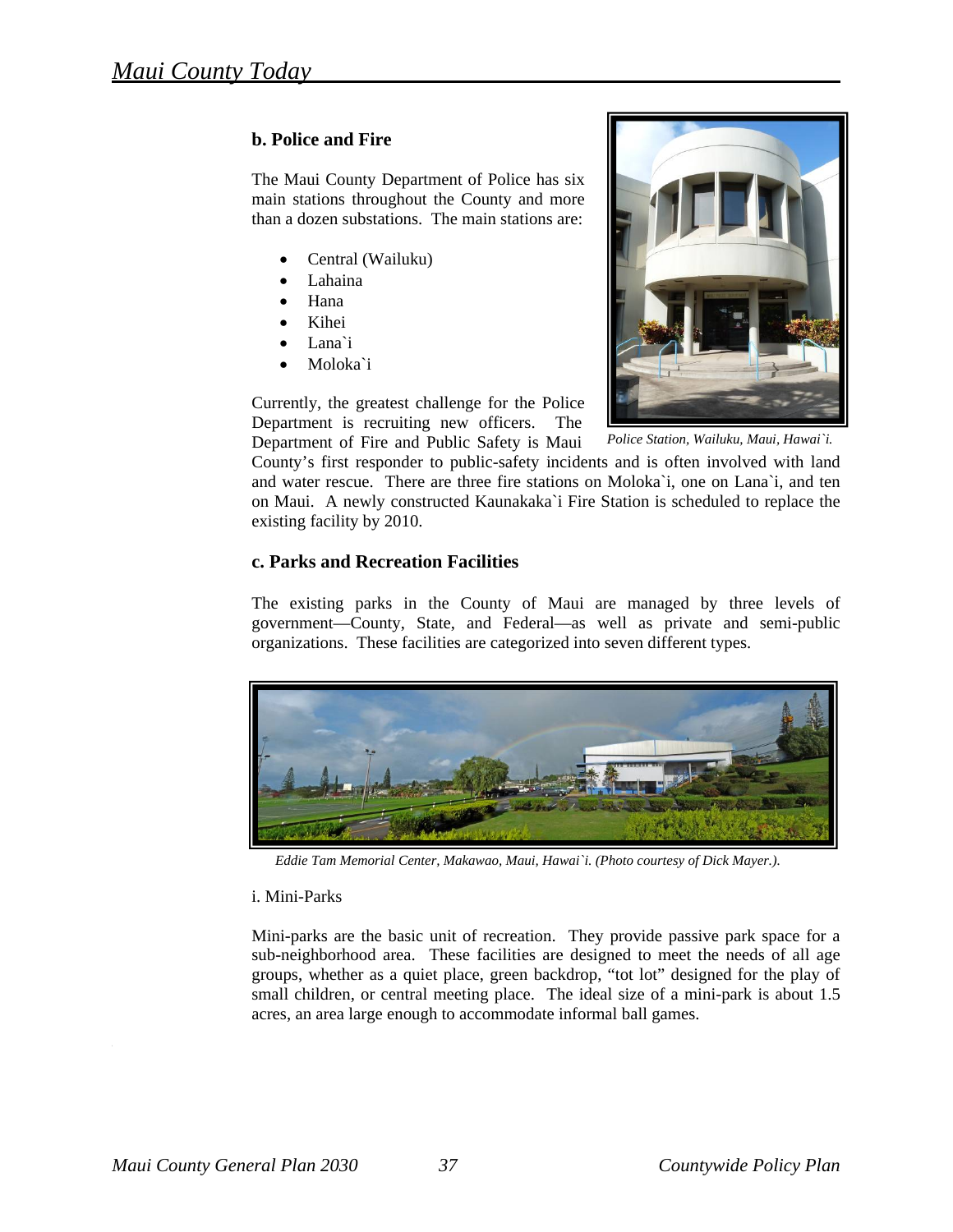#### ii. Neighborhood Parks

*Parks and public spaces make for more livable communities.* 

Neighborhood parks are larger than mini-parks, but with many similar uses. With a moderate size of about 2 to 10 acres, the neighborhood park is able to accommodate many of the active recreational needs of a neighborhood by providing ball fields, informal play areas and sports courts, and similar active play areas. Incorporated around the active uses are opportunities for passive recreation (e.g., picnicking) and space for spectators. Some neighborhood parks are entirely dedicated to passive uses.

#### iii. Community or District Parks

Community or district parks complement all other parks within a community and provide for more diverse active recreation. The size of a community or district park is generally about 15 to 20 acres and may include indoor and outdoor facilities. Because it provides more facilities (both in number and type) than smaller park types, the community or district park is generally in greater demand by a larger population. Consequently, plans for community or district parks need to include adequate transportation arrangements.

#### iv. Regional Parks

Regional parks provide recreational activities that may not be available at community-level or smaller parks. Multi-purpose regional parks widen the diversity of recreational opportunities in the park system. Because of the size of their population base, regional parks should be no less than 40 acres, and are ideally 100 to 150 acres.

#### v. Special-Use Parks

These parks offer a variety of active and passive recreational uses, such as beaches, zoos, golf courses, preserves, and historic monuments. Special-use parks serve a regional or island-wide populace because their activities or points of interest are tied to a specific location. Space and facility standards for special-use parks are dependent on the nature of the resources or attractions they offer.

#### vi. Non-Motorized Transportation Facilities

Non-motorized transportation facilities are designed primarily for the use of pedestrians, bicyclists, or equestrians. They may be part of the highway (such as a shoulder), or they may be separated from highway traffic for exclusive nonmotorized use (such as a bike path or sidewalk). They provide and enhance alternative modes of travel in place of automobile use between destinations. On-road bicycle routes and lanes, sidewalks, and multipurpose trails that link destinations are common examples of non-motorized transportation facilities.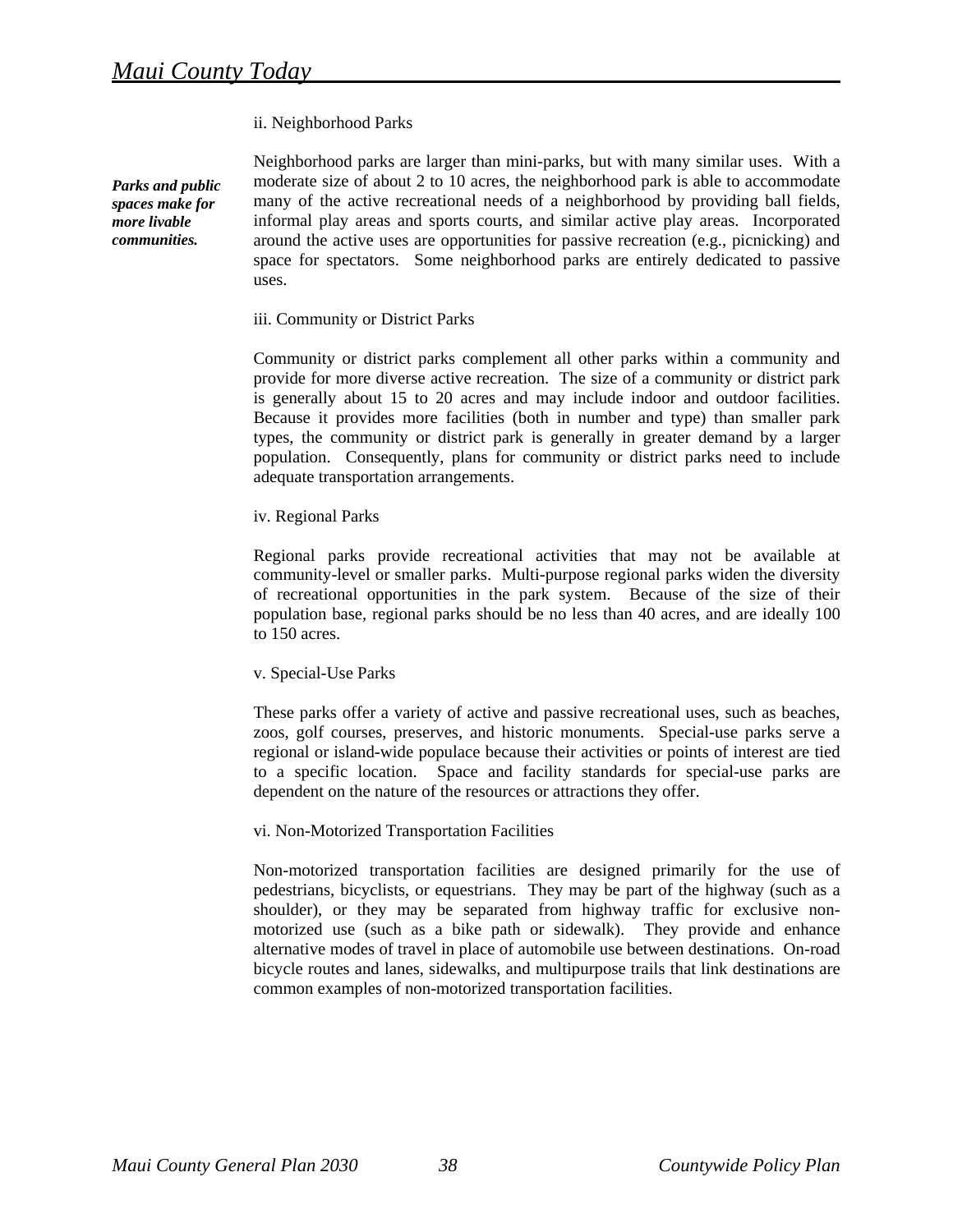#### vii. Planned Protected Areas

Planned protected areas contain natural resources or submerged waters with valued natural features or environmental characteristics that merit protection. The purpose of planned protected areas is to prioritize their conservation to achieve various recreational or environmental objectives.

Maui County has a mix of sub-regional, special-use, and regional-level parks. These comprise 821 acres of sub-regional parks and 334 acres of regional parks. These totals exclude State parks (e.g., Makena State Park), national parks (e.g., Haleakala National Park), and private parks. Private parks are not included because their usage is not regulated by the County of Maui. State and national parks are excluded because they serve uses beyond recreation (e.g., natural area preserves). If the acreage of private, State, and national parks were included in the computation of park land, it would skew the area of responsibility of the County of Maui, Department of Parks and Recreation.

Existing parks owned and operated by the County of Maui contain the following active-use facilities:

> 99 Sports Fields 47 Tennis Courts 38 Sports Courts 32 Tot Lots 17 Community Centers 17 Swimming Pools 9 Gyms 6 Skateboard Facilities 3 Gateball Facilities

In addition, the County has the following State Parks (by Community Plan Area):

| <b>State Park</b> | <b>Community Plan</b><br>Area | Size (acres) |
|-------------------|-------------------------------|--------------|
| Pua'a Kau         | Hana                          | 5.0          |
| `Iao              | Wailuku-Kahului               | 6.2          |
| Kaumahina         | Hana                          | 7.8          |
| Polipoli Springs  | Makawao-Pukalani-<br>Kula     | 10.0         |
| Hale Ki'i Heiau   | Wailuku-Kahului               | 10.2         |
| Wainapanapa       | Hana                          | 122.1        |
| Makena            | Kihei-Makena                  | 164.4        |
| Pala`au           | Moloka`i                      | 233.7        |

# **Table 6: State Parks by Community Plan Area and Size**

Also, Haleakala National Park adds an additional 24,719 acres of land to the recreational lands inventory of the County.